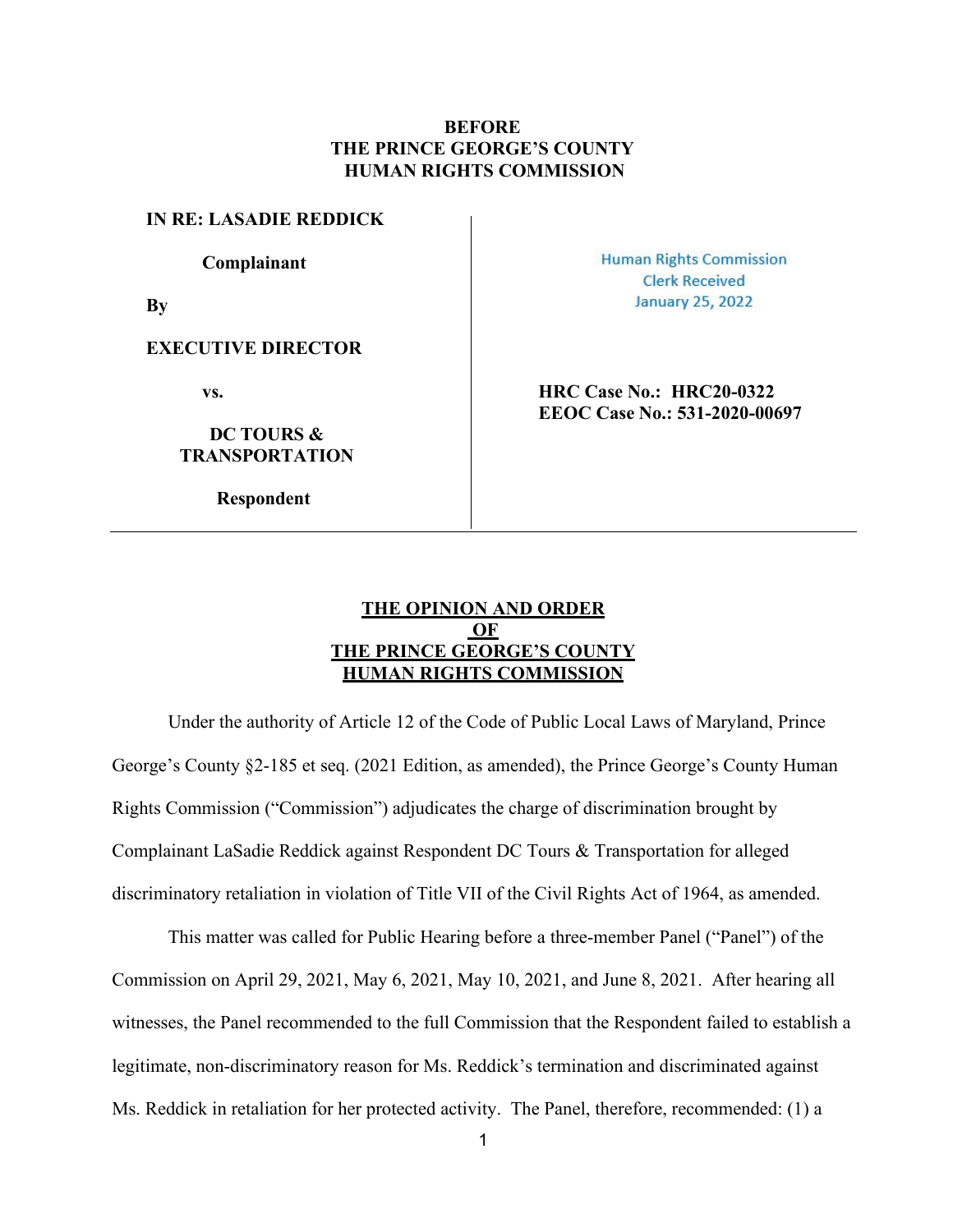finding in favor of Complainant; (2) an award to Complainant of front pay in the amount of \$4,320.00; (3) an award to Complainant of compensatory damages in the amount of \$12,960.00 for emotional distress; (4) an award to Complainant in the amount of \$10,000.00 as punitive damages; and (5) a fine of \$5,000.00 payable by the Respondent to the Prince George's County Government. As outlined in detail below, the Commission unanimously accepts the recommendation of the Panel.

## **I. FINDINGS OF FACT**

The following Findings of Fact are derived from the Public Hearings convened on April 29, 2021, May 6, 2021, May 10, 2021, and June 8, 2021, including witness testimony and admitted exhibits.

### **A. BACKGROUND**

Complainant LaSadie Reddick ("Complainant" or "Ms. Reddick") is an individual residing in Washington, D.C., who was hired as a dispatcher by DC Tours & Transportation ("Respondent" or "DC Tours") in October 2019. *See* Executive Director's Exhibit (hereafter, cited as "ED Ex.") 1; *See* Respondent's Exhibit (hereafter, cited as "RP Ex.") 26; *See* Reddick Transcript (hereafter, cited as "Reddick Tr.") vol. 1, 79:18-23, April 29, 2021. The Respondent is located in Bladensburg, Maryland and provides guided tours and transportation around the metropolitan area. *See* Reddick Tr., vol. 1, 80:20-23, April 29, 2021; *See* ED Ex. 4; *See* RP Ex. 30. Mr. Norvel "Lucky" Wood ("Mr. Wood" or "Lucky" or "Owner") is the owner of DC Tours. *See* Reddick Tr., vol. 1, 30:21-22, April 29, 2021. Ms. Monique Brooks-Wood ("Ms. Brooks-Wood" or "Monique") is Mr. Wood's wife. *See* ED Ex. 1; See RP Ex. 26; *See* Reddick Transcript vol. 4, 355:7-10, June 8, 2021. Ms. Brooks-Wood also serves as the compliance consultant for the company. *See* Reddick Tr., vol. 1, 28:5-8, April 29, 2021*.* Mr. Sam Carter ("Mr. Carter" or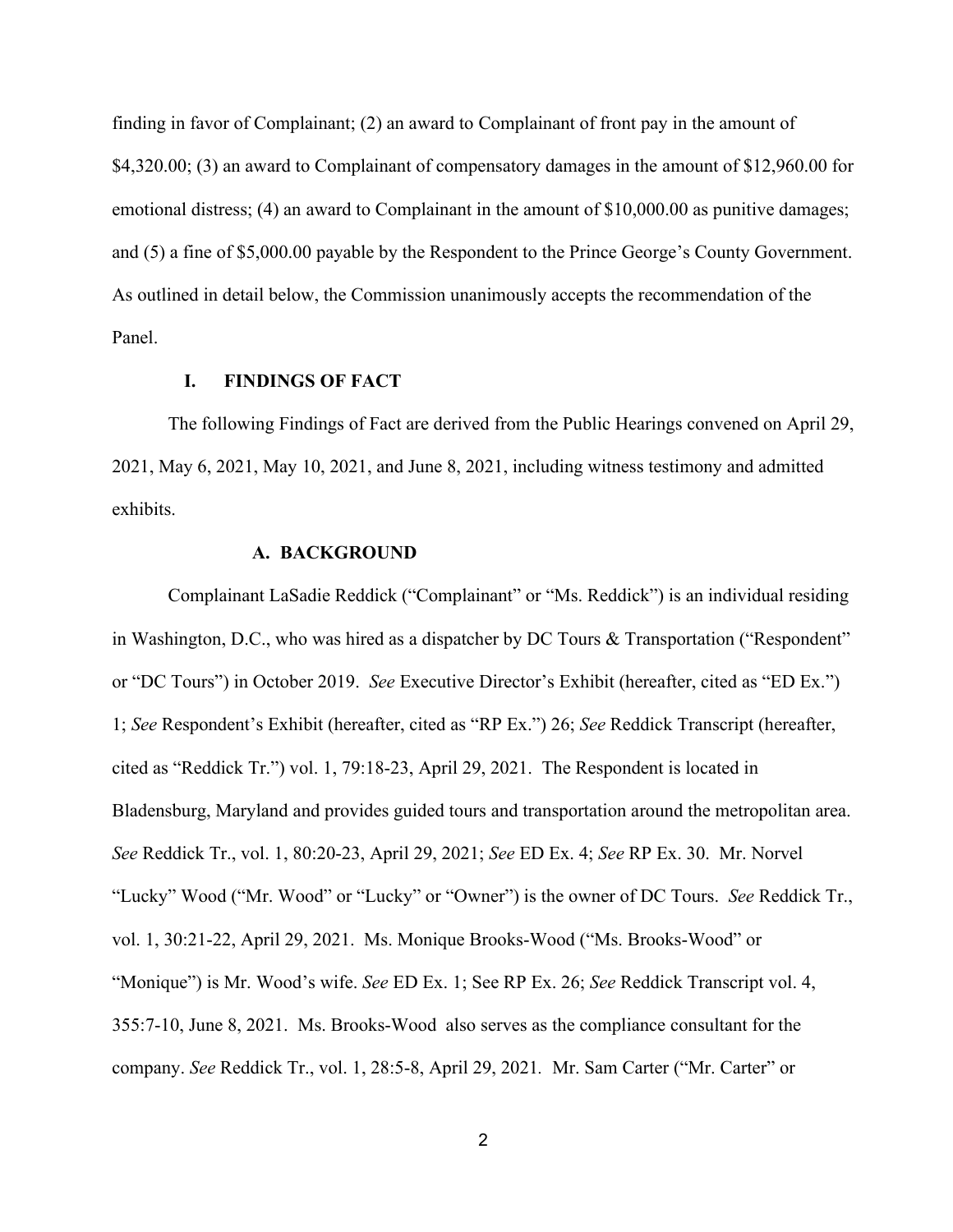"Sam") was a manager at DC Tours, and also the direct supervisor to Ms. Reddick and Ms. Parris Preston. *See Id*. at 81:3-6; *See* Reddick Tr., vol. 2, 208:19-20, May 6, 2021; *See* Reddick Tr., vol. 3, 244:16-23, May 10, 2021. Ms. Frances Wood is Mr. Wood's mother and the Administrator and HR manager of the company. *See* Reddick Tr., vol. 3, 311:8-18, 312:2-6, May 10, 2021

In January 2020, Ms. Reddick initiated this action by filing a Charge of Discrimination against the Respondent. *See* ED Ex. 1. Ms. Reddick alleges that the Respondent discriminated against her based on sex. *Id*.; *See* Reddick Tr., vol. 1, 19:5-10, April 29, 2021. Ms. Reddick further alleges that she was terminated from her position as dispatcher in retaliation for being a witness to a coworker's sexual harassment complaint. *Id*.

> On November 29, 2019, a colleague of mine reported sexual harassment which I witnessed. The colleague and I were questioned by the owner of the company's wife Monique Brooks-Wood who sometimes deals with HR issues, because there is no official HR within the company. On Monday, December 2, 2019 my coworker and I were supposed to meet with Monique again for another meeting regarding the situation, we were both fired. I was fired for illegal activity because I recorded a few of the instances of sexual harassment.

ED Ex. 1; *See* Reddick Tr., vol. 1, 91:16-25, 92: 1-3, 94: 6-9, April 29, 2021.

In a letter dated February 4, 2020, the Respondent denied discriminating against Ms. Reddick. *See* ED Ex. 2.; *See* RP Ex. 27. The Respondent contends that Ms. Reddick's "constant misconduct, unprofessional behavior, and disregard for authority could simply no longer be tolerated" and are the reasons for her termination. *Id*. The Respondent also claims that Ms. Reddick had been verbally reprimanded numerous times during her probationary period and made

no efforts to improve her behavior. *Id*.

The Prince George's County Office of Human Rights found that Ms. Reddick's claim of discrimination based on sex was without merit. As such, the claim remaining before the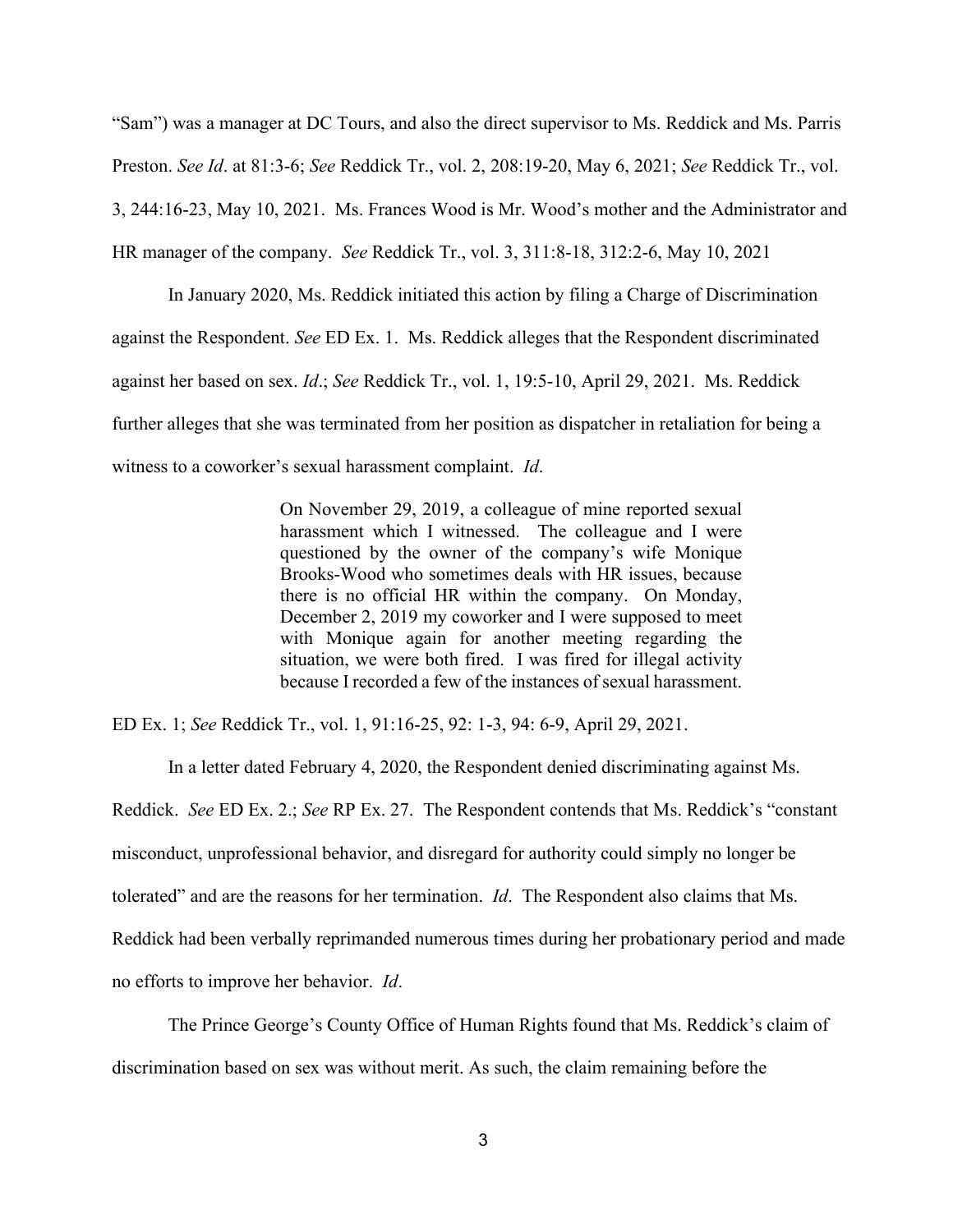Commission is whether the Respondent discriminated against Ms. Reddick in retaliation for participating in the investigation of a sexual harassment complaint.

# **II. ANALYSIS**

### **A. Applicable Law**

Under Prince George's County Code, Subtitle 2, Division 12, Sections 2-185 and 2-231.04, an employer shall not retaliate against any person for filing a complaint, testifying, assisting, or participating in any manner in an investigation, proceeding, or hearing under the Subdivision. Under Federal law, in accordance with Title VII of the Civil Rights Act of 1964, it is unlawful for an employer to discriminate against an employee because they have made a charge, testified, assisted, or participated in any manner in an investigation, proceeding, or hearing *(42 U. S.C. § 2000*e*-3(a) (1964)).* 

#### **B. Disparate Treatment**

When an employee brings a claim of retaliatory discrimination, there are two different methods of proof. First, a complainant may rely on direct evidence that discrimination motivated the adverse employment decision. *Williams v. Maryland Dep't of Human Res*., 136 Md. App. 153, 163 (2000). "Evidence is 'direct' . . . when it consists of statements by a decisionmaker that directly reflect the alleged animus and bear squarely on the contested employment decision." *Williams*, 136 Md. App. at 163.

Second, a complainant may establish discrimination by proof of circumstantial evidence under the judicially created scheme established by *McDonnell Douglas Corp. v. Green*, 411 U.S. 792 (1973); *Williams*, 136 Md. App. at 163. Under the *McDonnell Douglas* framework, the complainant must first establish a *prima facie* case of discrimination, which gives rise to a rebuttable presumption of discrimination. *State Comm'n on Human Relations* v. *Kaydon Ring &*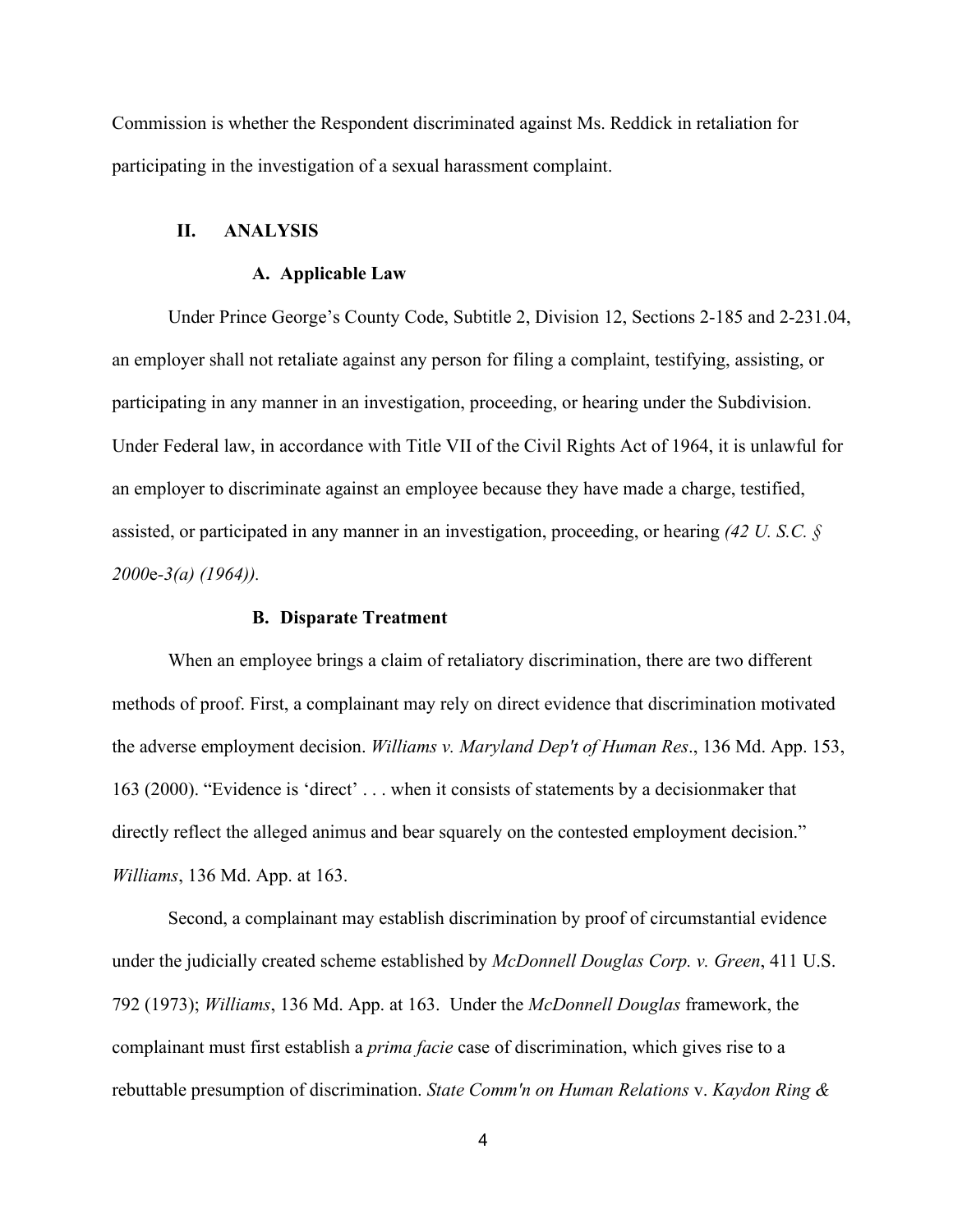*Seal, Inc*., 149 Md. App. 666, 676-77 (2003). If the complainant establishes a *prima facie* case of discrimination, the burden of production shifts to the employer to state a legitimate, nondiscriminatory reason for the action complained about. *Id*. at 676. "If the employer meets this burden, the burden shifts back to the employee to prove, by a preponderance of the evidence, that the employer's stated reason for the termination was a pretext." *Id*. at 676-77.

### **1. Direct Evidence of Discrimination**

In this matter, there is no direct evidence, by witness testimony or admitted exhibits, that Ms. Reddick was terminated from her position as dispatcher with DC Tours because she participated in an investigation involving allegations that her supervisor, Sam Carter, sexually harassed her work colleague, Parris Preston. Therefore, Ms. Reddick's allegations of retaliation have not been proven using direct evidence.

### **2.** *Prima Facie* **Case of Discrimination**

To establish a *prima facie* case of discrimination based on retaliation, a complainant must show: (1) they engaged in a protected activity; (2) the employer took an adverse action against the employee; and (3) the employer's adverse action was causally connected to the employee's protected activity. *See Edgewood Mgmt. Corp. v. Jackson*, 212 Md. App. 177, 199 (2013). If a complainant meets this threshold burden of showing this evidence, the burden then shifts to the respondent to offer a non-retaliatory reason for the adverse employment action. *Id.* at 199-200. If the respondent does so, the burden shifts back to the complainant to show that the proffered reasons for the employment action were mere pretext. *Id.* at 200. Pretext might be established by showing weaknesses, implausibilities, inconsistencies, incoherencies, or contradictions in the respondent's proffered legitimate reasons for its actions that a reasonable factfinder could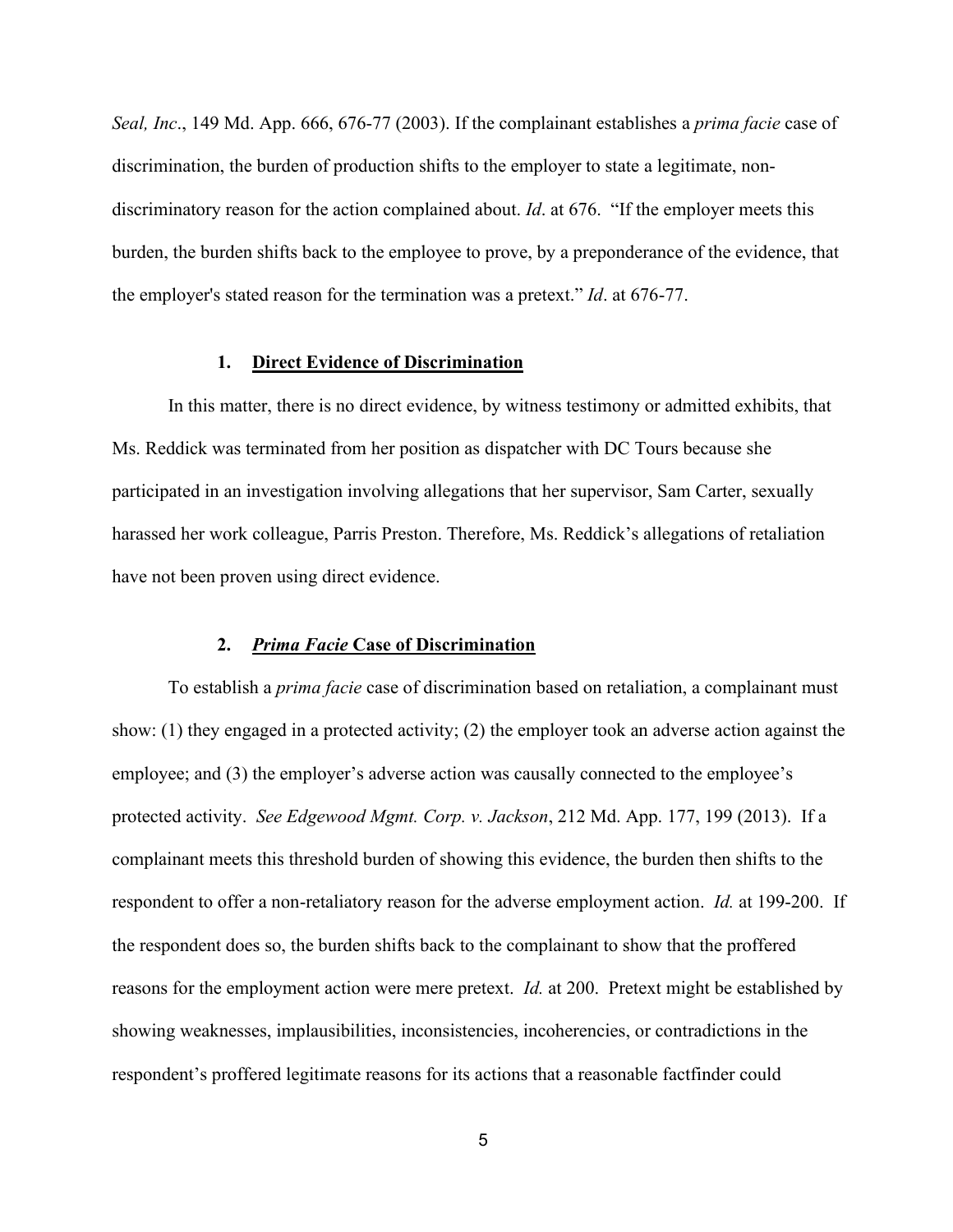rationally find them unworthy of credence and hence infer that the respondent did not act for the asserted non-discriminatory reasons. *Id.*

#### *a) Protected Activity*

An employee's report of incidents of sexual harassment constitutes protected activity.

*Edgewood Mgmt. Corp.*, 212 Md. App. at 202. There is no dispute that Ms. Reddick engaged in a

protected activity. The testimony of the Prince George's County Office of Human Rights

investigator, Charles Floyd ("Mr. Floyd") indicates that Ms. Preston complained to Ms. Brooks-

Wood concerning sexual harassment by her supervisor, Mr. Carter. *See* Reddick Tr., vol. 1, 26:17-

19, April 29, 2021. During the investigation that Mr. Floyd conducted, Ms. Reddick stated that

she reported to Ms. Brooks-Wood that she witnessed instances of the sexual harassment. *Id.* at

27:18-25.

18 **MR. VENUTI**. Did you -- over the course of your 19 investigation, did you learn what Ms. Reddick's role in 20 the sexual harassment complaint was?

21 **MR. FLOYD**. She was a witness to the allegations that were 22 made against Sam Carter by Ms. Preston. She wasn't 23 necessarily exactly the victim of the harassment, but she 24 was -- but she did say she was a witness to the 25 allegations.

*Id*.

As such, Ms. Reddick participated in a protected activity.

### *b) Adverse Action*

It is also undisputed that Ms. Reddick suffered an adverse employment action. Ms.

Reddick testified that DC Tours terminated her from her position. *See* Reddick Tr., vol. 1, 118:11-

14, April 29, 2021.

11 **MS. RADCLIFFE**. Is your testimony, Ms. 12 Reddick, that you resigned or was your employment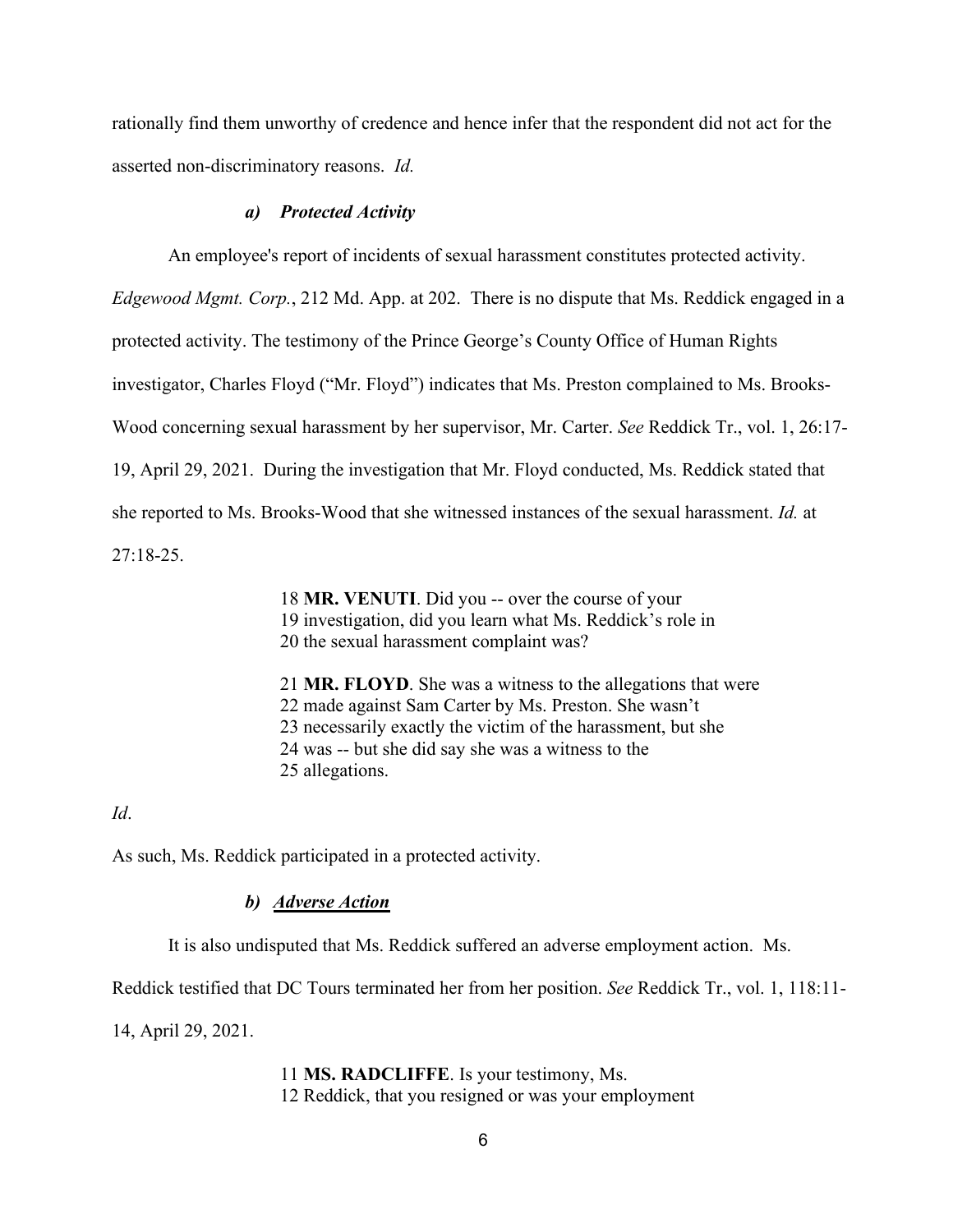13 involuntarily terminated by the company?

14 **MS. REDDICK**. I was terminated.

*Id.*

Respondent terminated Ms. Reddick, Ms. Preston, and Mr. Carter from their positions with

the company. *See* Reddick Tr., vol. 2, 163:16-20, May 6, 2021.

### 16 **MS. REDDICK**. We

17 reported it on Friday, and she left us -- Ms. Monique left 18 us in the office at 4:30, 4:45, after we devised a plan to 19 get out of there safely away from Mr. Sam. We were fired 20 on Monday.

*Id.*

#### *c) Adverse Action Causually Related*

"An employee generally cannot establish that his or her termination was in retaliation for protected conduct if the person responsible for the termination decision was not aware of the protected conduct." *Lockheed Martin Corp. v. Balderrama*, 227 Md. App. 476, 515 (2016). Respondent was aware of the Ms. Preston's sexual harassment complaint and Ms. Reddick's role in the investigation of the complaint. Ms. Reddick testified that she informed Ms. Brooks-Wood that her colleague, Ms. Preston, was the subject of sexual harassment by a direct supervisor, Mr. Carter. *See* Reddick Tr., vol. 1, 92:1-3, April 29, 2021.

1 **MR. VENUTI**. And what was your role in that complaint?

2 **MS. REDDICK**. Ms. Monique asked me what I saw and what I 3 heard, and I told her.

*Id.*

Ms. Brooks-Wood prepared a HR Investigation form summarizing the conversation she had with Ms. Reddick. *See* RP Ex. 10; *See* Reddick Tr., vol. 4, 385:14-23, June 8, 2021. In addition, at Ms. Brooks-Wood's request, Ms. Reddick prepared an email, dated November 29,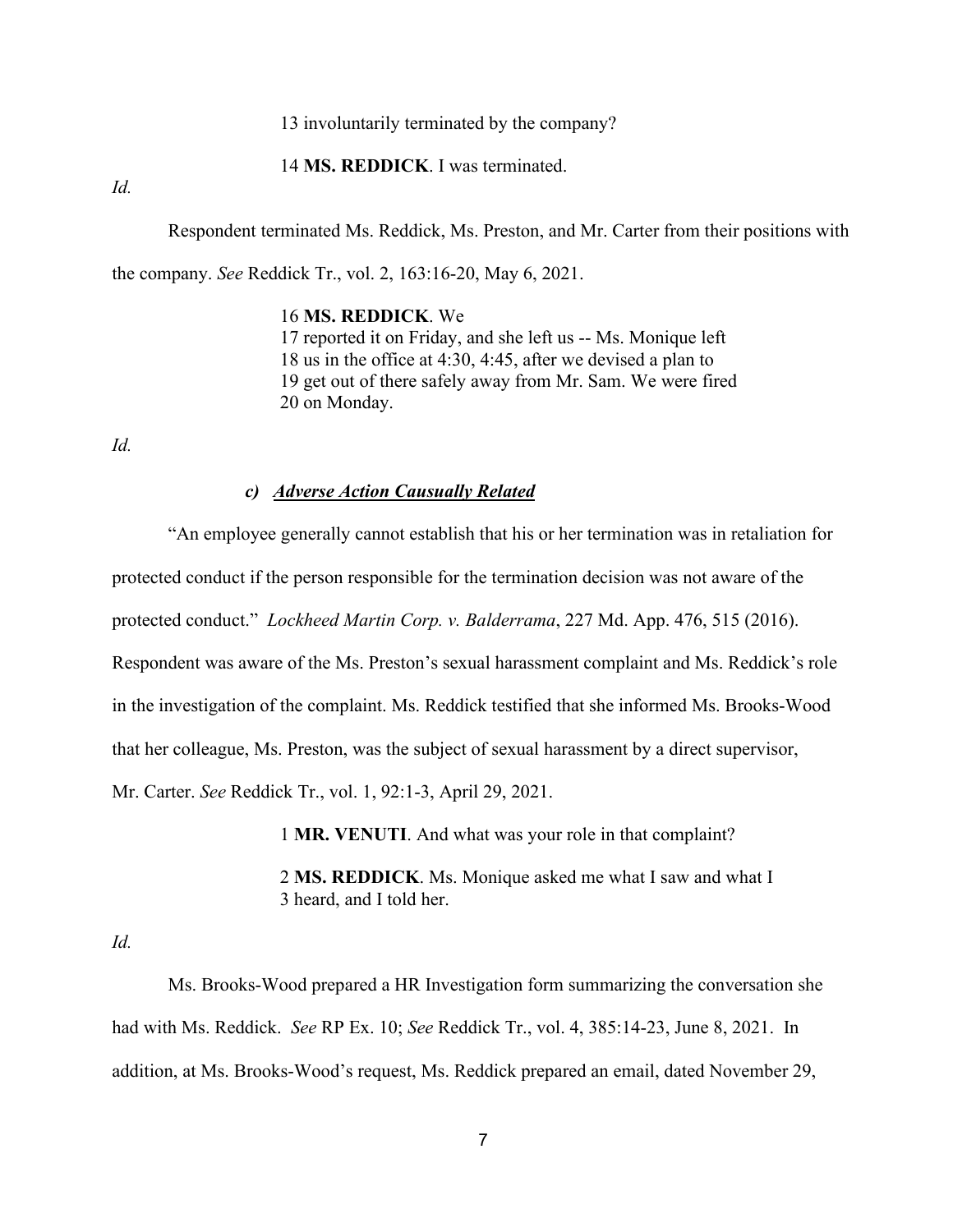202[1](#page-7-0), which outlined her observations of Mr. Carter's behaviors towards Ms. Preston<sup>1</sup>. See ED Ex. 9; *See* RP Ex. 13; *See* Reddick Tr., vol. 4, 393:6-24, June 8, 2021. Ms. Reddick also testified that Ms. Brooks-Wood requested for her to record videos that were made on Ms. Preston's phone and to send those videos to her. *See* ED Ex. 6; *See* Reddick Tr., vol. 1, 122:7-24,123:1-11, April 29, 2021; *See* Reddick Tr., vol. 4, 386:11-25, 387:3-25, June 8, 2021.

> 7 **MS. REDDICK**. There's a message that he left her. I did not 8 hear the message. He didn't leave it on my phone. We 9 were not all connected in the phone group. The message 10 was left for Parris. Whatever Parris conveyed to Ms. 11 Monique about the message, I did -- I never heard the 12 message on Parris' phone. She just told me about it. She 13 asked me to get the message off of there. We could not 14 get the message off of that phone. I don't know what was 15 going on with Parris' phone, but I tried to get the 16 message and record it on my phone to send it to Monique. 17 It was not happening.

18 **MS. RADCLIFFE**. And why were you recording?

19 **MS. REDDICK**. Because she wanted to -- Monique wanted to know 20 what the message entailed or what happened on the message. 21 But, again, I can't tell you what happened, or I couldn't 22 tell Monique what happened on the message because he left 23 it on Parris' cell phone. He was talking to her after 24 hours.

25 **MS. RADCLIFFE**. So your testimony is that Ms. Monique Brooks 1 Wood asked you to make a recording of a message that Mr. 2 Carter left for Ms. Preston?

3 **MS. REDDICK**. She text that to me, yes.

4 **MS. RADCLIFFE**. She texted it to you?

5 **MS. REDDICK**. She said, Lasadie, please record Parris' video 6 and send it to me; I'm not getting it.

<span id="page-7-0"></span><sup>1</sup> Ms. Preston also provided Ms. Brooks-Wood with a statement concerning the allegations of sexual harassment. *See* RP Ex. 12; *See* Reddick Tr., vol. 4, 394:11-16, June 8, 2021.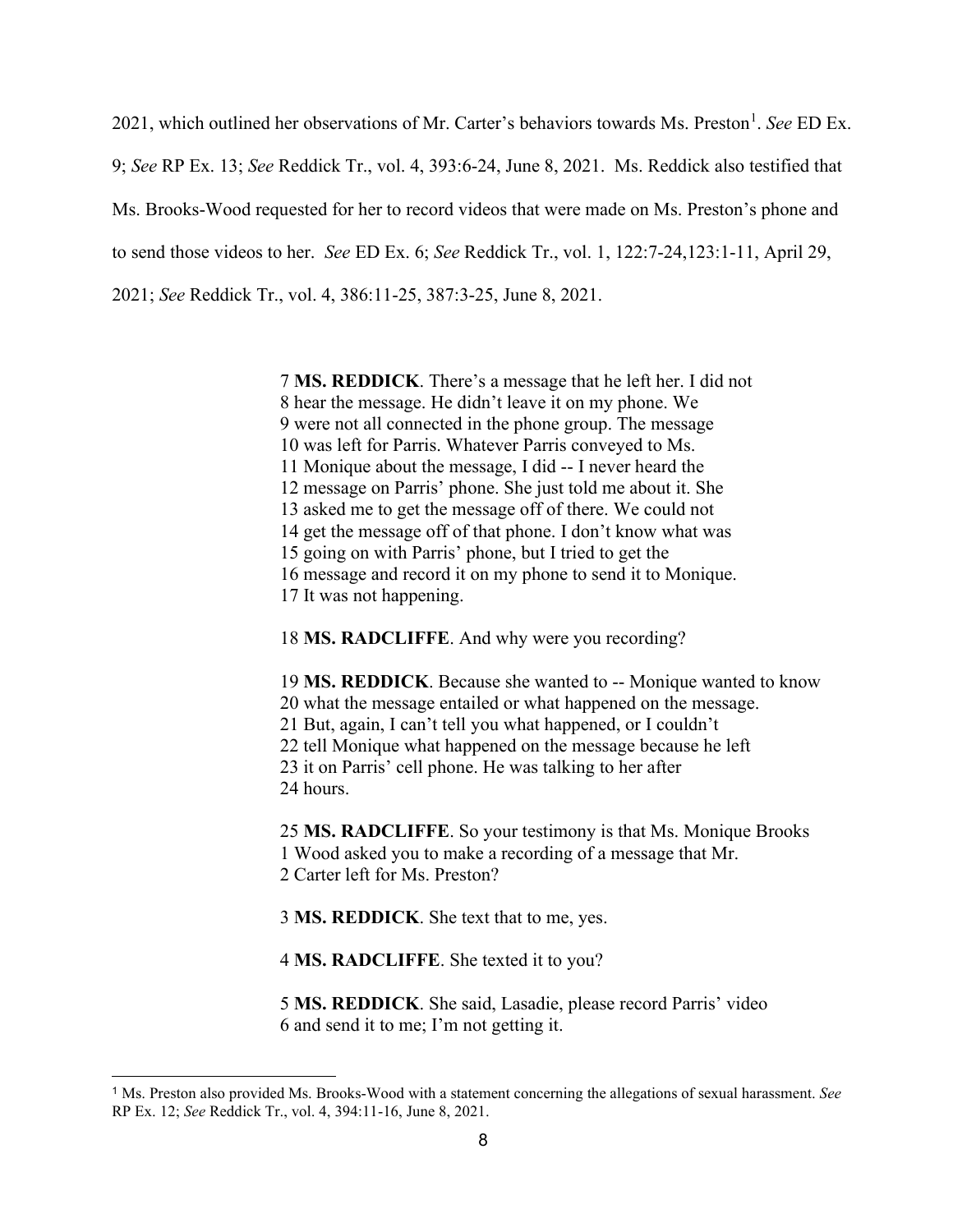7 **MS. RADCLIFFE**. And why did she even -- what's your 8 understanding of why she even knew there was a video in 9 the first place?

10 **MS. REDDICK**. Parris told her that he left a message and she 11 recorded it.

*See* Reddick Tr., vol. 1, 122:7-24,123:1-11, April 29, 2021; *See* Reddick Tr., vol. 4, 386:11-25,

387:3-25, June 8, 2021.

In her text message to Ms. Reddick, Ms. Brooks-Wood wrote "[s]end me your taping too please,

these are serious allegations and must be addressed." *See* ED Ex. 6. Moreover, Mr. Floyd testified

that Mr. Wood was also aware of the complaint. *See* Reddick Tr., vol. 1, 30:25, 31:1-5, April 29,

2021*.*

25 **MR. VENUTI**. Did you learn when Mr. Wood became aware of the 1 sexual harassment complaint?

2 **MR. FLOYD**. He stated that he became aware -- he was at a 3 therapy session or something and he became aware of it. 4 So that was November the 29th when he said he became 5 aware.

*Id.*

As such, DC Tour's owner and management were aware of the protected activity.

Although Ms. Brooks-Wood conducted an investigation into the allegations, she never provided

Ms. Reddick, Ms. Preston, or Mr. Carter her findings. *See* Reddick Tr., vol. 4, 405, 2-6, June 8,

2021.

2 **MS. RADCLIFFE**. When you met with them, what did you explain to 3 them about the investigation?

4 **MS. BROOKS-WOOD**. I didn't -- I didn't explain to them the 5 investigation. I just said that the decision was to 6 terminate their employment and to shut down the office.

*Id.* 

An employee can prove causation by adducing evidence that their "protected activity was a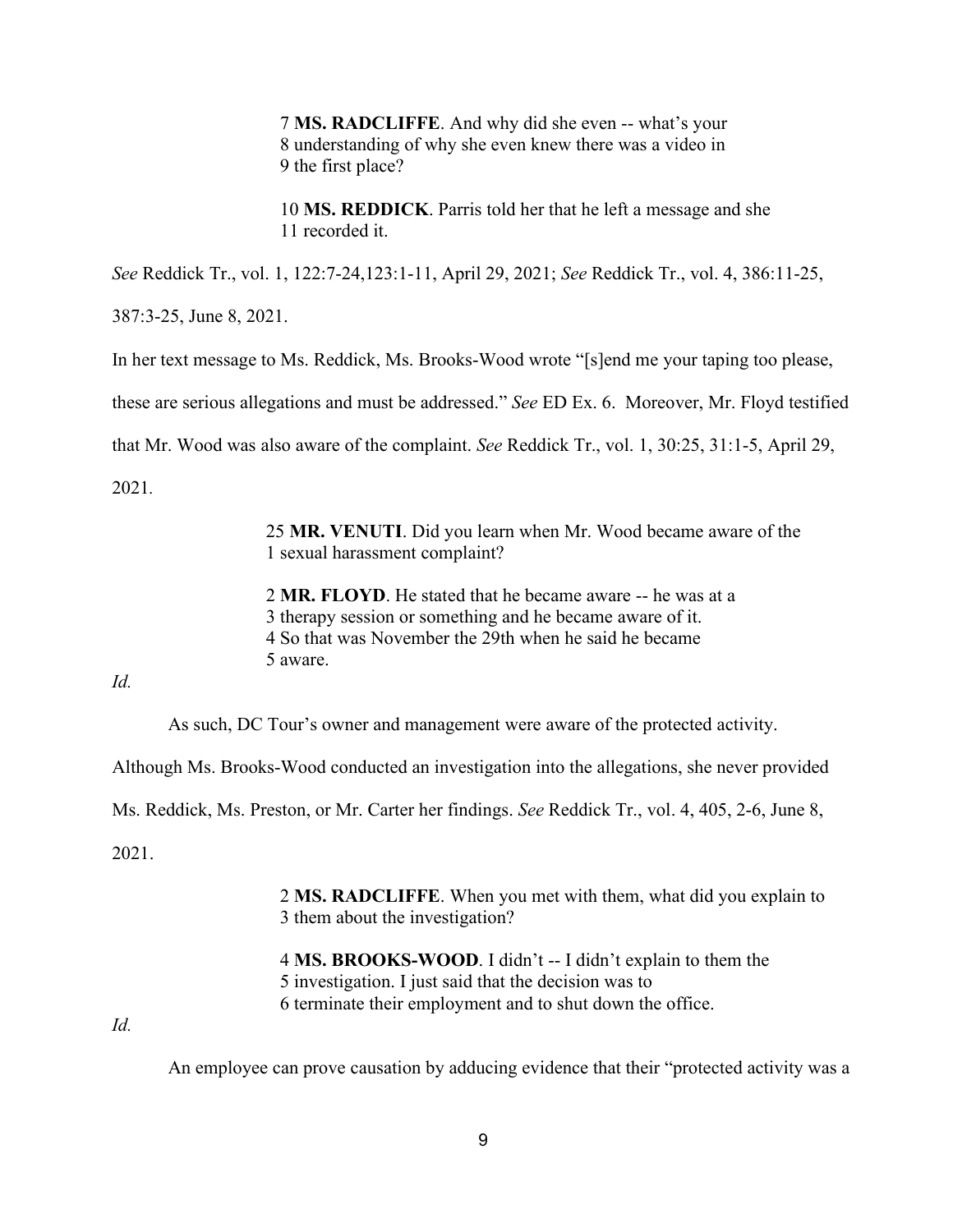'motivating factor' in an employer's decision to subject [them] to an adverse employment action, not necessarily the controlling factor." *Taylor v. Giant of Maryland, LLC*, 423 Md. 628, 658. Temporal proximity between the protected activity and discharge is evidence supporting an inference that the protected activity was the proximate cause of termination. *Edgewood Mgmt. Corp.,* 212 Md. App. at 205.

In this case, DC Tours provided Ms. Reddick with a termination letter indicating that she was terminated from her position with the company because of "consistent improprieties<sup>[2](#page-9-0)</sup> and illegal activity[3](#page-9-1) during [her] 90-day Probation Period". *See* RP Ex. 18.

However, there is evidence that Ms. Reddick's termination is causually related to her role in the sexual harassment complaint. On Friday, November 29, 2019, Ms. Preston made a formal complaint to the Respondent concerning sexual harassment by her direct supervisor. Ms. Brooks-Wood, the owner's wife and company's compliance consultant, asked Ms. Reddick to provide a written witness statement as well as video recordings that supported Ms. Preston's allegations. The same day, Ms. Brooks-Wood requested to meet with both, Ms. Reddick and Ms. Preston. Ms. Brooks-Wood interviewed Ms. Reddick, Ms. Preston, Mr. Carter, and spoke with Mr. Wood as part of her investigation. *See* Reddick Tr., vol. 4, 384:6-8, June 8, 2021. The following business day, Monday, December 2, 2019, DC Tours terminated Ms. Reddick, Ms. Preston, and Mr. Carter.

Ms. Brooks-Wood testified that "Lasadie was already going to be let go within the 90 days". *See Id*. at 401:9-10, June 8, 2021. She further testified that the sexual harassment complaint had nothing to do with Ms. Reddick's termination. *See Id*. 407:10-14. Mr. Carter also testified that

<span id="page-9-0"></span><sup>2</sup> Ms. Brooks-Wood testified that the consistent improprieties consisted of Ms. Reddick's "lateness" and "unprofessionalism". *See* Reddick Tr., vol. 4, 407: 3-6, June 8, 2021.

<span id="page-9-1"></span><sup>&</sup>lt;sup>3</sup> Ms. Brooks-Wood testified that the illegal activity consisted of the recordings Ms. Reddick made because "[i]t's against the law in Maryland to record someone without them knowing." *See* Reddick Tr., vol. 4, 406:20-25, 407: 1-2, June 8, 2021.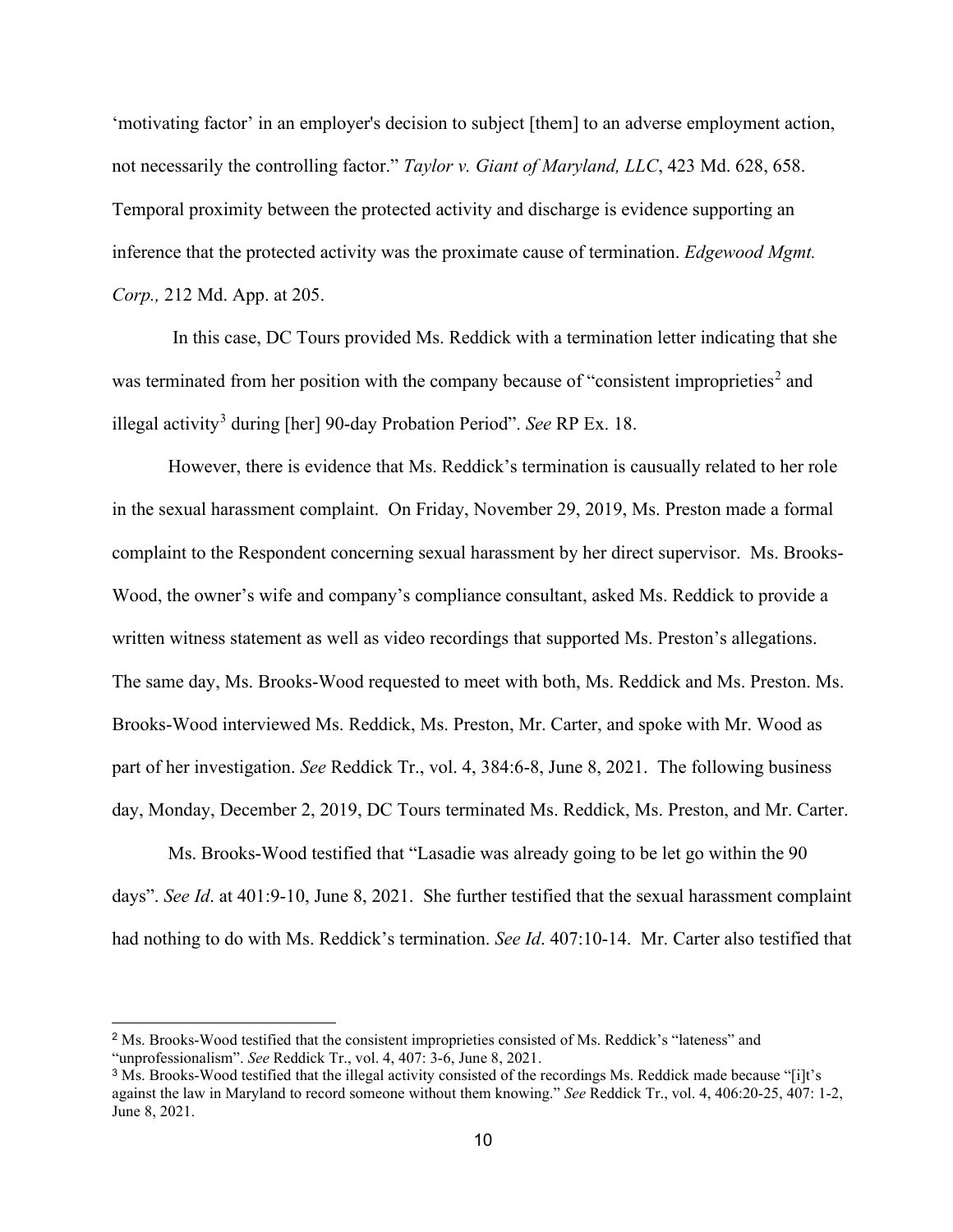he had discussions with the owner about terminating Ms. Reddick and Ms. Preston because of poor

performance well before Ms. Preston made the sexual harassment complaint. *See* Reddick Tr., vol.

3, 283:17-25-286:1-2, May 10, 2021. However, Mr. Carter further testified that the final decision

to terminate Ms. Reddick and Ms. Preston was made after the allegation of sexual harassment. *Id*.

17 **COMMISSIONER GREEN**: Were you ever privy to any 18 discussions amongst the owners about terminating

19 Ms. Preston or Ms. Reddick?

20 **MR. CARTER**: Mr. Woods and myself discussed 21 this on several occasions, that we might as well just go 22 ahead and replace them, might as well -- instead of 23 beating a dead horse, and I guess as that one email 24 said, get ahead of the game, not letting it prolong, 25 because there was no progress going forward, so we 1 needed to make it happen.

2 **COMMISSIONER GREEN**: And do you recall when the 3 final decision to terminate was made? Were you privy to 4 those discussions?

5 **MR. CARTER**: That final decision was made 6 during this process of the claim that was placed against 7 myself and I guess by them knowing that they had 8 recorded me, because I wasn't aware until they told me I 9 was recorded.

10 **COMMISSIONER GREEN**: Okay. Just a second,

11 please.

12 (Pause in the proceedings.)

13 **COMMISSIONER GREEN**: Did the discussion to 14 terminate Ms. Preston and Ms. Reddick begin before or 15 after you received the email from the owners stating 16 that they were going to be closing up the front office 17 operations?

18 **MR. CARTER**: That was before. That was way 19 before that was even put out.

20 **COMMISSIONER GREEN**: Was the decision to -- I'm 21 sorry, go on.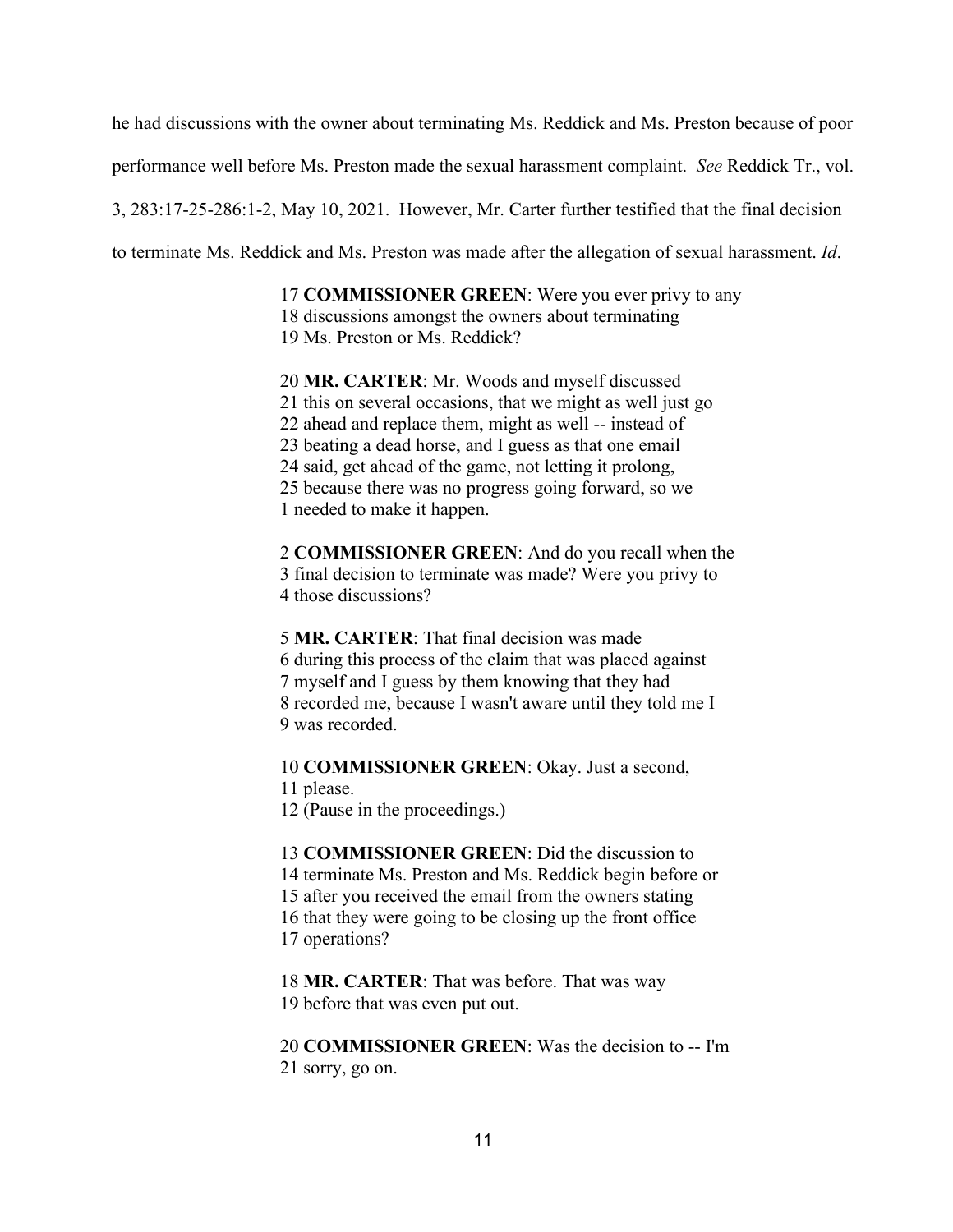22 **MR. CARTER**: Like I stated, the decision that 23 they weren't working out was made earlier when things 24 weren't being productive.

25 **COMMISSIONER GREEN**: Okay. The final decision 1 to terminate, was that before or after the email that 2 you are referring to?

3 **MR. CARTER**: The final decision to terminate 4 was made when -- I know I was gone, I'd left, so I 5 assume that they were gone as well.

6 **COMMISSIONER GREEN**: I'm sorry. You were gone 7 or you left?

8 **MR. CARTER**: I left the office -- when I left 9 the office, they were still at the office.

10 **COMMISSIONER GREEN**: You mean physically during 11 the day, not any  $-$ 

12 **MR. CARTER**: No, physically for employment.

13 **COMMISSIONER GREEN**: Okay. So you left 14 employment before they did? Is that what I understand 15 you to be saying?

16 **MR. CARTER**: Well, I don't know when they were 17 terminated. Like I stated, after the accusations, that 18 Monday, I left the building before any of them did. So 19 I don't know what the outcome was or what the decision 20 was after that.

21 **COMMISSIONER GREEN**: Okay. So when you returned 22 to the office, they  $-$ 

23 **MR. CARTER**: I never returned. I never 24 returned back to the office.

25 **COMMISSIONER GREEN**: You never returned either.

1 **THE WITNESS**: That's correct.

2 **COMMISSIONER GREEN**: Okay. Thank you very much.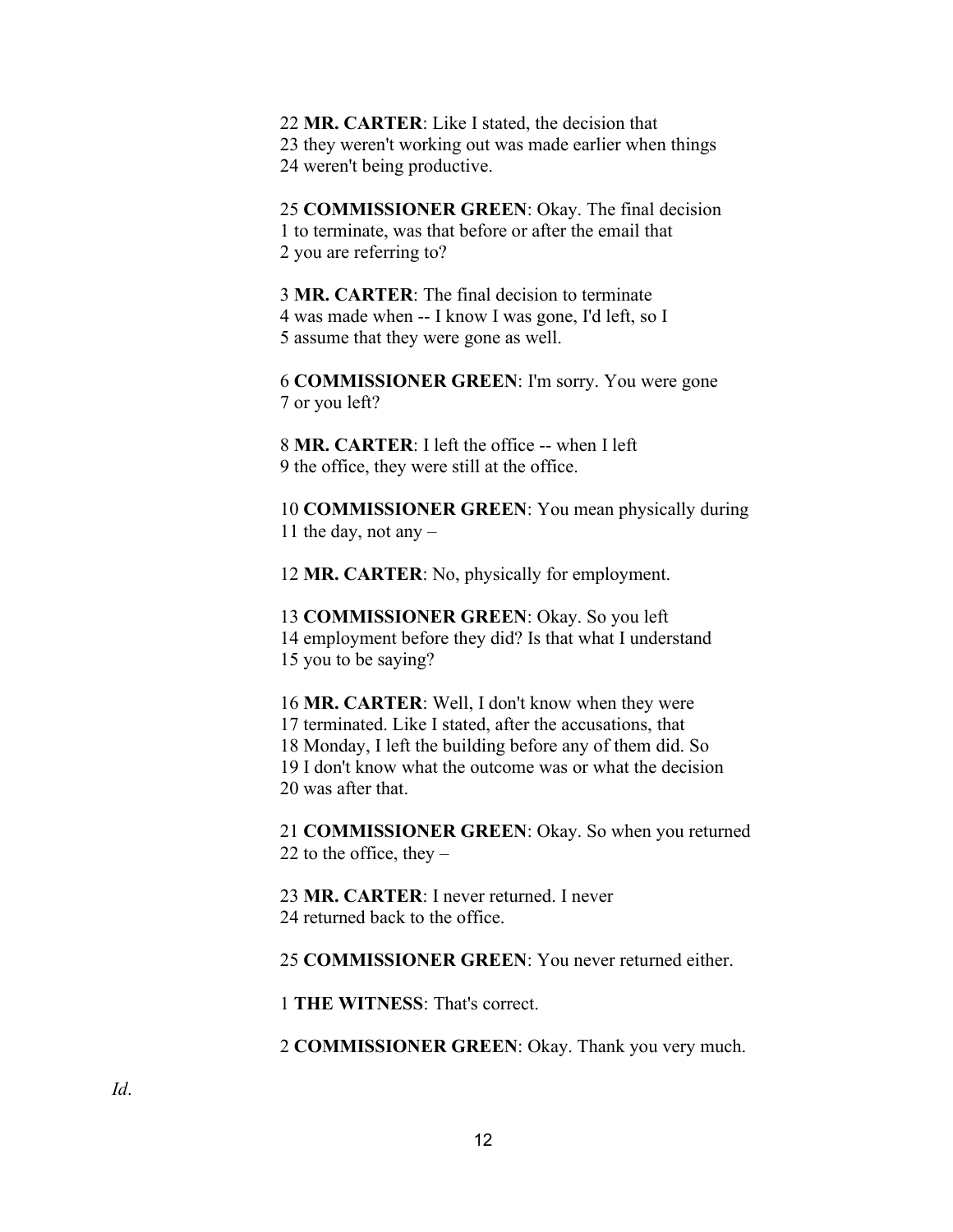The dates of Ms. Preston's complaint against Mr. Carter and Ms. Reddick's participation in the investigation of the complaint have temporal proximity to the date of their terminations. This evidence supports an inference that Ms. Reddick's protected activity was the proximate cause of her termination.

#### **3. Legitimate, Non-Retaliatory Reason for Termination**

 Ms. Reddick has proven a *prima facie* case of retaliation. The burden now shifts to the Respondent to state a legitimate, non-retaliatory reason for Ms. Reddick's termination from the dispatcher position. DC Tours asserts several reasons for Ms. Reddick's termination, *inter alia*, Ms. Reddick's job performance and the company's failing business. The Commission does not find either of these reasons to be convincing.

### *a) Ms. Reddick's Job Performance*

The Respondent presented evidence through witness testimony and admitted exhibits that Ms. Reddick's termination was because of poor performance in her role as a dispatcher and not for any retaliatory reason. *See* ED Ex. 2; RP Ex. 27. Respondent asserts that Ms. Reddick was terminated because of "her constant misconduct, unprofessional behavior, and disregard for authority". *Id.* Respondent also argues that Ms. Reddick had been verbally reprimanded numerous times during this probationary period and made no efforts to improve her behavior. *Id*.

Respondent's witnesses testified about examples of Ms. Reddick's poor performance and unprofessional behavior. For example, Mr. Carter testified that Ms. Reddick's work hours were 8:00 am to 4:00 pm, but because Ms. Reddick had difficulty getting to work on time, her work hours were adjusted to 8:30 am to 4:30 pm. *See* Reddick Tr., vol. 2, 216:15-25, 217:1-3, May 6, 2021. He further testified that after Ms. Reddick and Ms. Preston had been in their dispatcher roles for a few weeks, he received negative feedback from Mr. Wood regarding their performance. *Id*.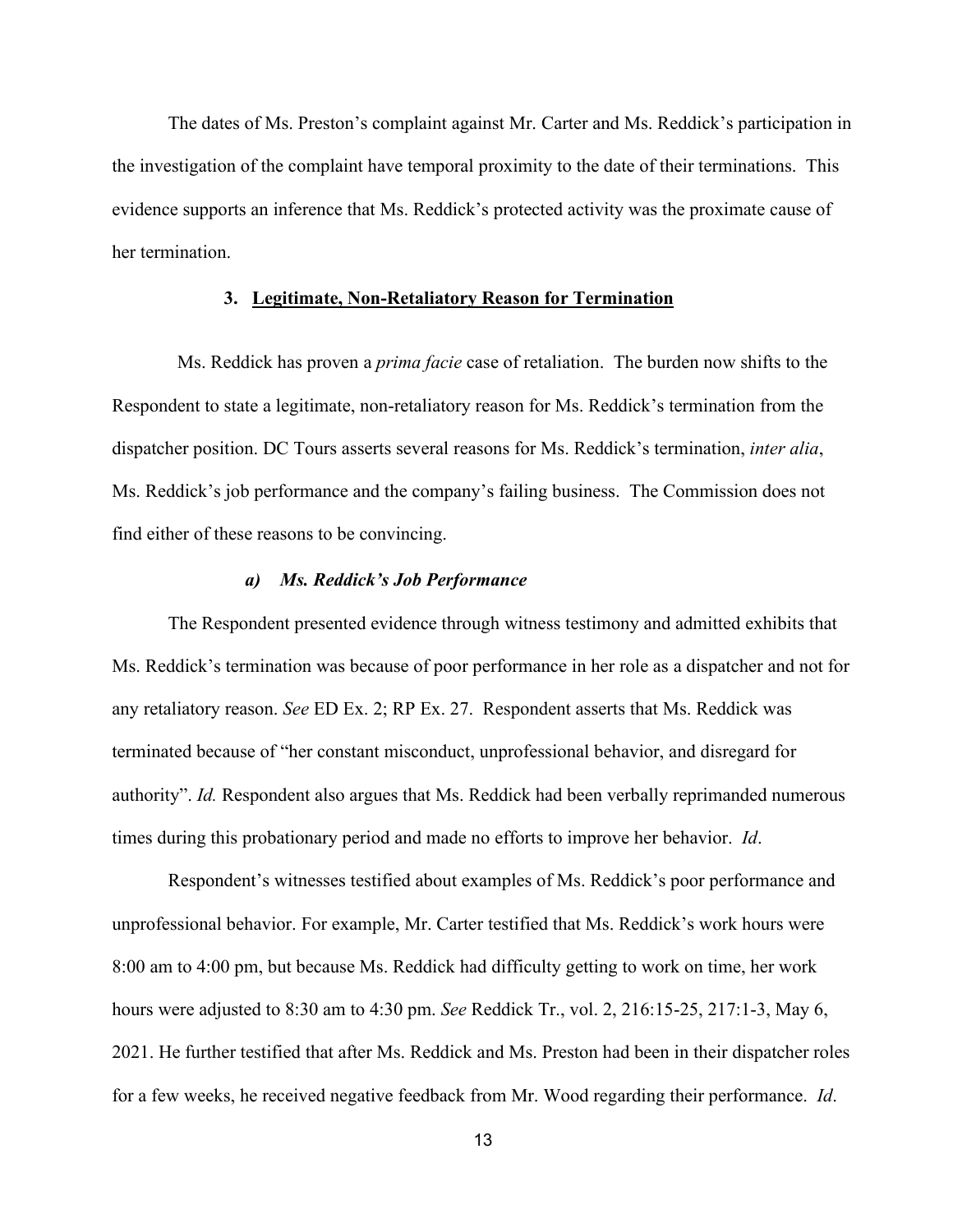at 219:8-19. According to Mr. Carter, DC Tours had policies and procedures regarding job duties that were available to the dispatchers to assist them with doing their jobs well. *Id*. at 218:20-23. Mr. Carter testified, however, that Ms. Reddick "never really fully got a grasp of the operation." *Id*. at 217:11-15.

> 4 **MS. RADCLIFFE**. What efforts did you make, Mr. Carter, to help 5 -- well, let me just ask, was the performance of one 6 dispatcher stronger than the performance of the other, or 7 were they both struggling?

8 **MR. CARTER**. They both were struggling, but one performance 9 was a little better, could kind of get a little bit of 10 information, but I would still review it and be able to do 11 some changes or corrections on it, and that was Ms. 12 Preston -- was able to do some of the information and 13 comprehend the boards better. But Ms. Reddick didn't 14 reach to the point of being able to get to the same level.

*Id*. at 220: 4-14.

Mr. Carter testified that he also counseled Ms. Reddick about wearing appropriate shoes to work. *Id*. at 222:12-25; 223:1-3. In addition to wearing inappropriate shoes, Mr. Carter testified that he observed Ms. Reddick speaking to customers in an unprofessional manner; like she had an "attitude". *Id.* at 223:[4](#page-13-0)-10. Mr. Carter admitted that he never took any written<sup>4</sup> corrective actions with Ms. Reddick. *Id*. at 223:11-24, *See* Reddick Tr., vol. 3, 281:6-17, May 10, 2021. Rather, he verbally addressed Ms. Reddick's conduct and also showed her how to improve by modeling acceptable behavior. *See* Reddick Tr., vol. 2, 223:11-24, May 6, 2021; *See* Reddick Tr., vol. 3, 272:20-22, May 10, 2021. He testified, however, that he did inform the owner of his observations about Ms. Reddick throughout her employment with DC Tours. *See* Reddick Tr., vol. 3, 278: 22- 25, 279-280, May 10, 2021.

<span id="page-13-0"></span><sup>4</sup> Ms. Brooks-Wood testified that to her knowledge, Ms. Reddick never received a written discipline. *See* Reddick Tr., vol. 4, 412: 3-6, June 8, 2021.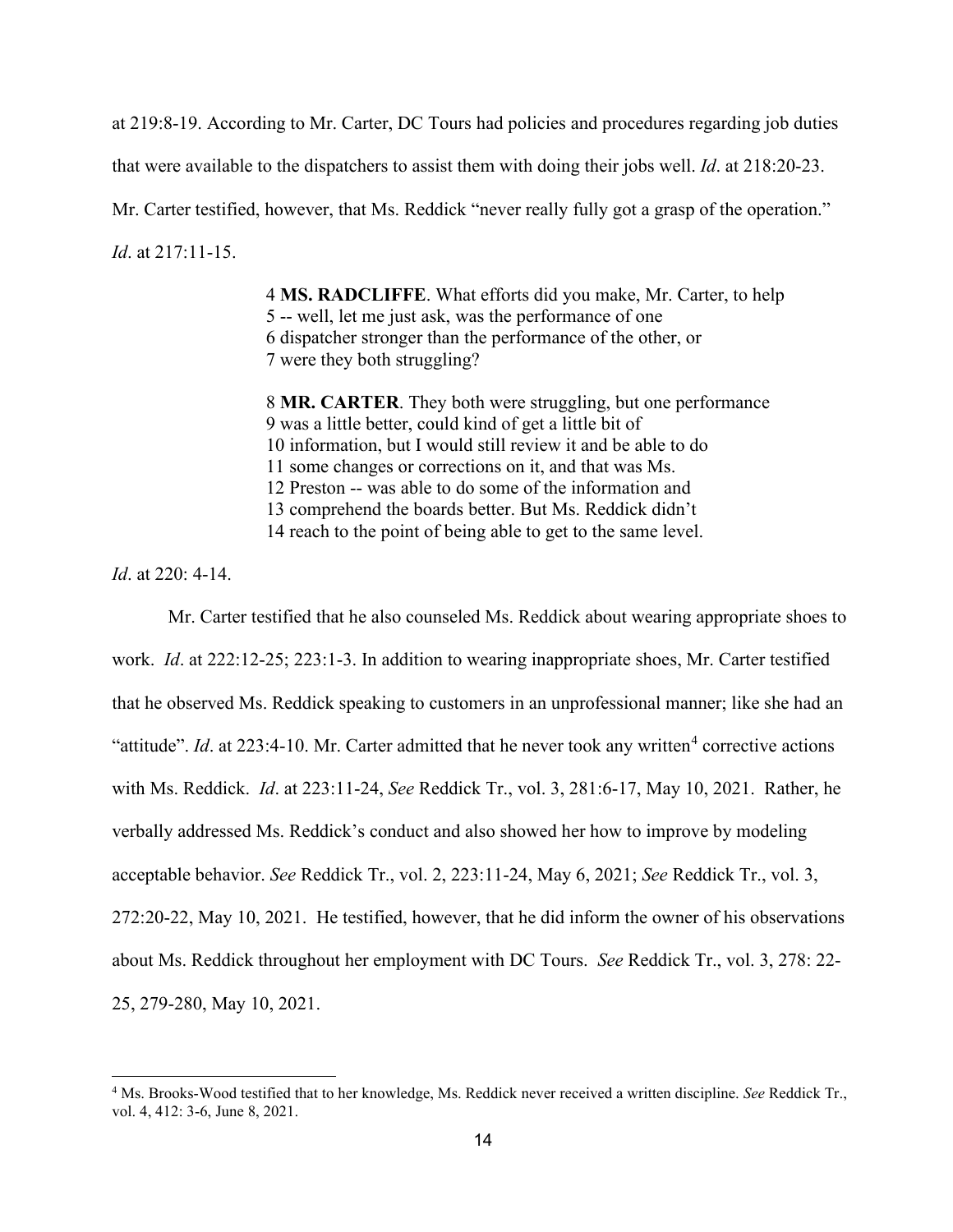Ms. Erica Jenkins, former fleet manager and current shuttle driver with DC Tours, testified that she worked often with the dispatchers to coordinate jobs. *Id. at* 289:5-9. She described Ms. Reddick as "very hostile" and someone who made her work environment "very difficult". *See Id*. at 290:14-15. Ms. Jenkins further testified that she notified Mr. Wood, via telephone, of the behaviors and also made a formal written<sup>[5](#page-14-0)</sup> complaint about her concerns regarding the hostile work environment. *Id*. at 292-294; *See* RD Ex. 4. According to Ms. Jenkins, Mr. Wood directed her to "start pulling resumes". *Id*. at 293:15-24. She testified that she understood the resumes were being pulled to replace the two dispatchers. *Id*. Similar to Ms. Jenkins' testimony, Mr. Carter also testified that Mr. Wood communicated with him about directing Ms. Preston to obtain additional resumes for the dispatcher position. *See Id.* at 246:16-25, 247:1-25.

Consistent with Mr. Carter's testimony, Ms. Brooks-Wood testified that Mr. Wood complained to her about Ms. Reddick's unprofessional behavior. *See* Reddick Tr., vol. 4, 366:16- 25, 367:1-25, June 8, 2021. She specifically testified that "he [would] definitely rant with managers about it more often than he would communicate with the actual employee." *Id*. at 367: 21-25. According to Ms. Brooks-Wood, she was aware of two instances when Mr. Wood counseled Ms. Reddick directly about his concerns with her behavior at work. *Id*. at 368: 1-6. One such instance included Ms. Jenkins' complaints about a hostile work environment. *Id*. at 368: 7-9. However, Ms. Brooks-Wood was not aware of any subsequent instances when Mr. Wood reprimanded Ms. Reddick about her behavior at work. *See Id*. at 373:2-9.

> 2 **MS. RADCLIFFE**. So was there -- were there any other instances 3 besides this that you're aware of that Mr. Wood 4 reprimanded or counseled Ms. Reddick about inappropriate 5 behavior?

6 **MS. BROOKS-WOOD**. After he received the complaint from Erika, his 7 manager at the time.

<span id="page-14-0"></span><sup>5</sup> The letter to Mr. Wood is undated but references November 11, 2019 as the start of the problems with Ms. Reddick.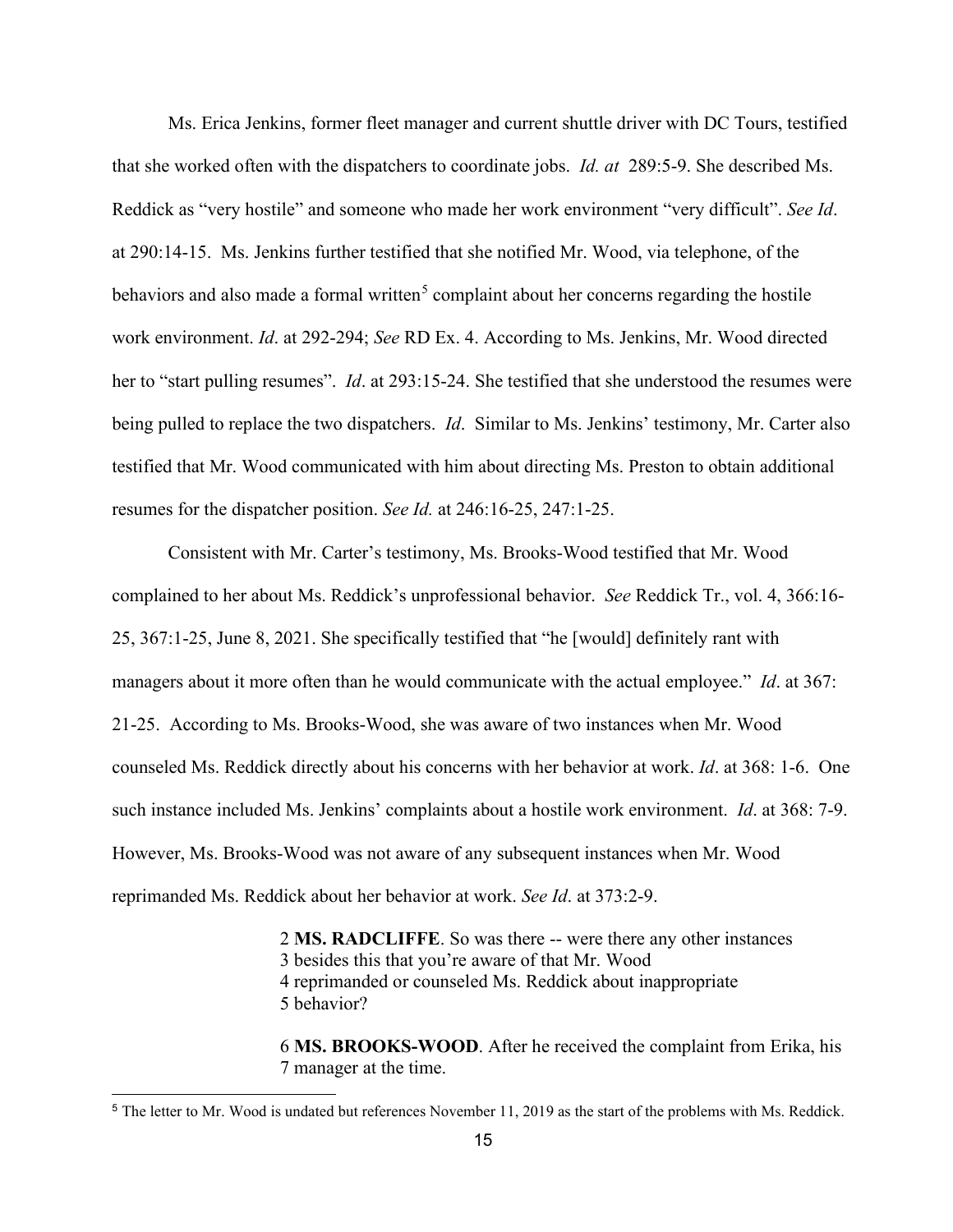#### 8 **MS. RADCLIFFE**. And –

#### 9 **MS. BROOKS-WOOD**. That was it.

*Id.*

Nonetheless, Ms. Brooks-Wood testified that the evening Mr. Wood reprimanded Ms.

Reddick about her behaviors toward Ms. Jenkins, Mr. Wood stated that "Reddick has to go." *See*

*Id*. at 373:23-25.

As part of his investigation, Mr. Floyd testified that he requested a copy of Ms. Reddick's personnel file, to include any disciplinary and termination documents. *See* Reddick Tr., vol. 1, 24- 25, April 29, 2021; *See* RP Ex. 29. However, the Respondent did not provide Mr. Floyd with any disciplinary or termination documents regarding Ms. Reddick. *See Id*. 25:1-2. Additionally, when Mr. Floyd asked Ms. Reddick if she had ever received any written discipline from the Respondent, Ms. Reddick indicated that she had never received written discipline or verbal counseling from DC Tours. *See Id*. at 25-26, 84:6-19.

> 13 **MR. VENUTI**. What did Ms. Reddick convey to you generally 14 during that interview?

15 **MR. FLOYD**. She conveyed her story -- her allegations about 16 the alleged sexual harassment that she witnessed from -- 17 that she witnessed for her co-worker. She discussed how 18 she was terminated. She discussed dealing with Mr. Wood 19 and Ms. Brooks-Wood and their relationship. She discussed 20 those things. She discussed how she had never received a 21 written write-up or anything like that.

22 **MR. VENUTI**. So she -- you testified that she never received 23 any type of written discipline?

24 **MR. FLOYD**. Yes, never received any.

25 **MR. VENUTI**. And then did she -- over the course of your 1 investigation, did you learn whether Ms. Reddick ever 2 received any type of written performance evaluation?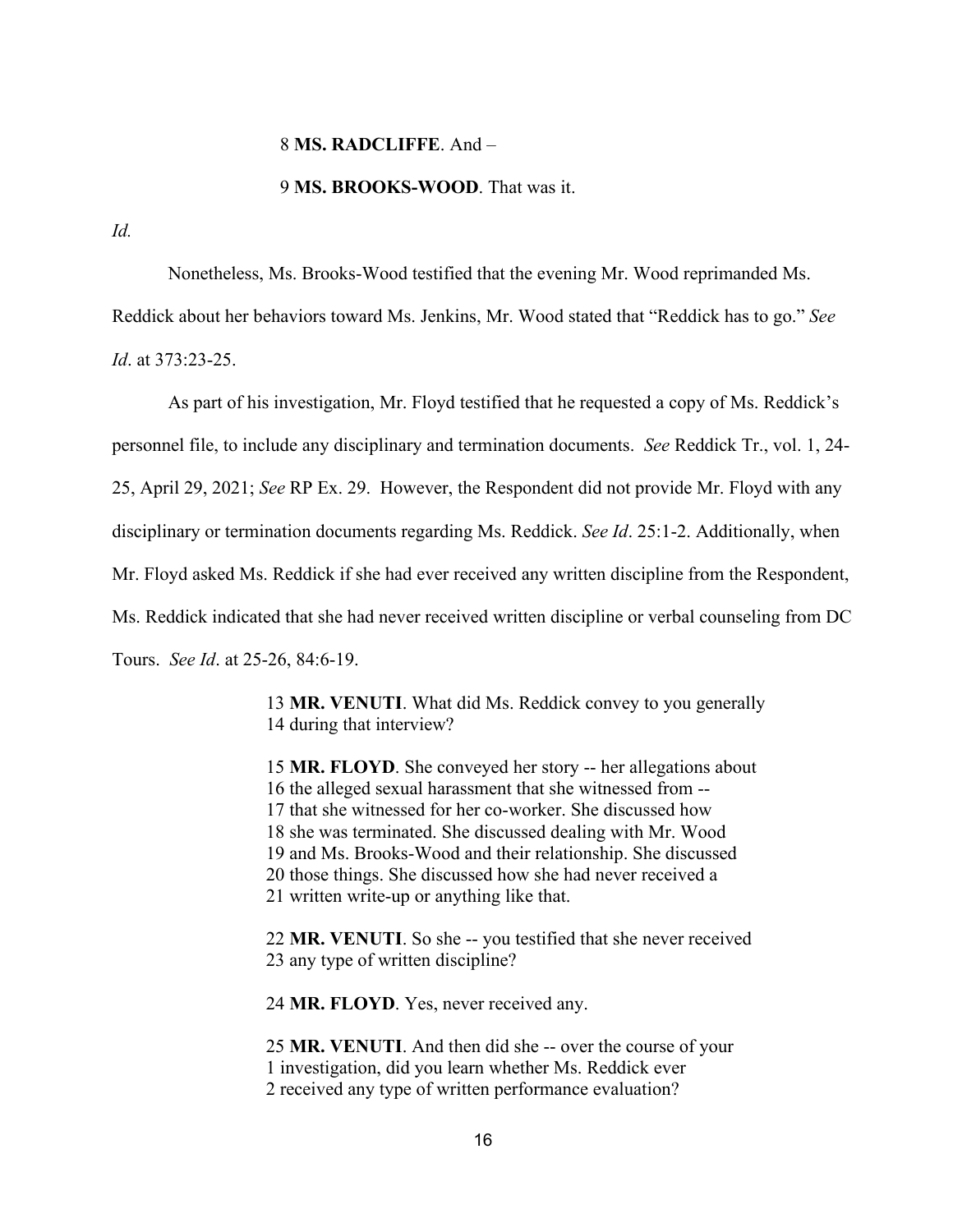3 **MR. FLOYD**. No. There was a document provided to me, it 4 might be this one that's up, the current exhibit, if her 5 name is on there, that says she received a written 6 counseling on -- a written counseling on November 26th, 7 2019, but then on the interviews with Mr. Wood and Ms. 8 Brooks-Wood, they stated that they never wrote her up. 9 And I was never produced any November 26th write-up.

10 **MR. VENUTI**. Okay. So those statements were inconsistent, 11 you would say?

12 **MR. FLOYD**. Yes.

*Id*.

Contrary to the Respondent's witness' testimonies, Ms. Reddick testified that she was never late to work, and that she was she never counseled or reprimanded for being late to work, inappropriate conduct, speaking inappropriately to customers on the phone, or for not adhering to the company's dress code. *See Id*. at 127:21-25;128-129. Nevertheless, the common law rule, applicable in Maryland, is that an at will employment contract can be legally terminated at the pleasure of either party at any time. *See Molesworth v. Brandon*, 341 Md. 621, 228-229 (1995). Despite this, and despite the testimonies of Ms. Reddick's poor performance and behavioral concerns, DC Tours did not terminate Ms. Reddick until after her participation in the investigation of Ms. Preston's sexual harassment complaint. Moreover, Mr. Carter testified that he never told Ms. Reddick or Ms. Preston that their employment would be terminated if they did not improve their performance. *See* Reddick Tr., vol. 3, 260: 8-13, May 10, 2021.

Furthermore, Mr. Carter testified that Ms. Reddick "never really fully got a grasp of the operation", but not only was Ms. Reddick not terminated, she was given the opportunity to work beyond her role of dispatcher by interviewing drivers.*See* Reddick Tr., vol. 2, 225:16-25, 226: 1- 13, May 6, 2021. And Mr. Carter admitted that he considered interviewing new drivers a duty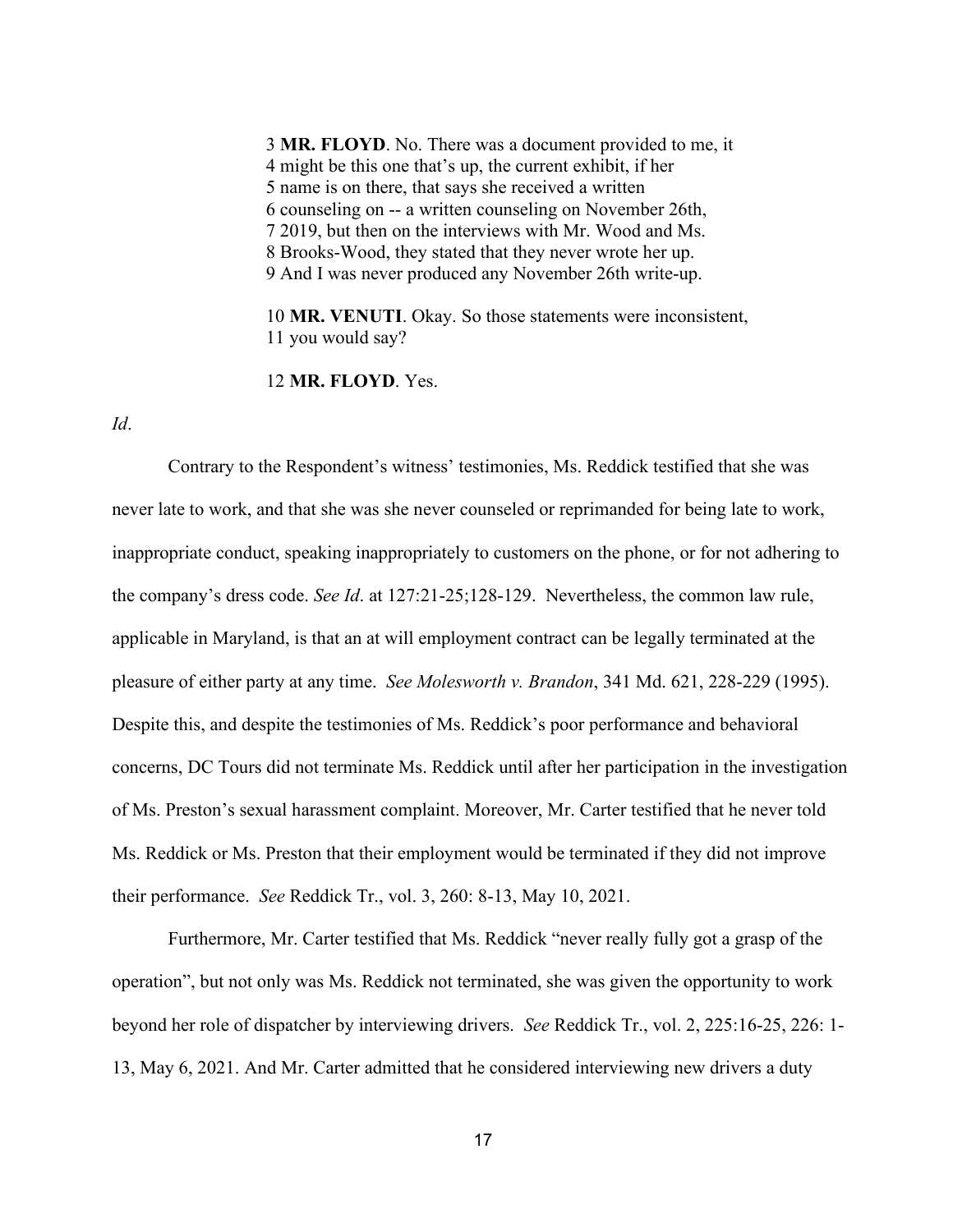above the duties of a dispatcher. *See* Reddick Tr., vol. 3, 270:13-25, 271-272:1-6.

Except for witness testimony, there is no record of disciplinary actions, counseling or verbal warnings for Ms. Reddick that support DC Tours' allegations that she was a poor performer who, given several opportunities at improving her time and attendance, disposition with clients, and overall professional demeanor, failed to do so. Mr. Wood's emails to Mr. Carter and Ms. Preston seeking resumes for dispatchers could reflect Respondent's decision that Ms. Reddick should not be retained for the duration of her probationary period because of poor work performance, on-going failure to demonstrate that she could engage with management, co-workers and customers in a professional manner. However, it is also plausible that Mr. Wood requested the resumes to hire an additional dispatcher since Mr. Carter testified, as explained below, that the ondemand operation was profitable and growing. As neither Ms. Preston nor Mr. Wood appeared as witnesses during these proceedings to testify about the context around the request for resumes, the Panel finds that the Respondent's recruitment efforts were not shown to be a necessary response for Ms. Reddick's work performance and the decision to terminate her employment.

### *b) The End of the On-Demand Operation*

The Respondent presented evidence through witness testimony that Ms. Reddick's termination was a result of Mr. Wood terminating the on-demand operations of the business. However, DC Tours has offered conflicting reasons as to why the on-demand operation was terminated. On one hand, the Respondent asserts that once Mr. Carter was terminated, there was no manager to run the on-demand operation, precipitating the need to shut down the unit, leaving no need for dispatchers. On the other hand, DC Tours asserts that the on-demand operations ended because it was not profitable for the company, leaving no need for a manager or dispatchers.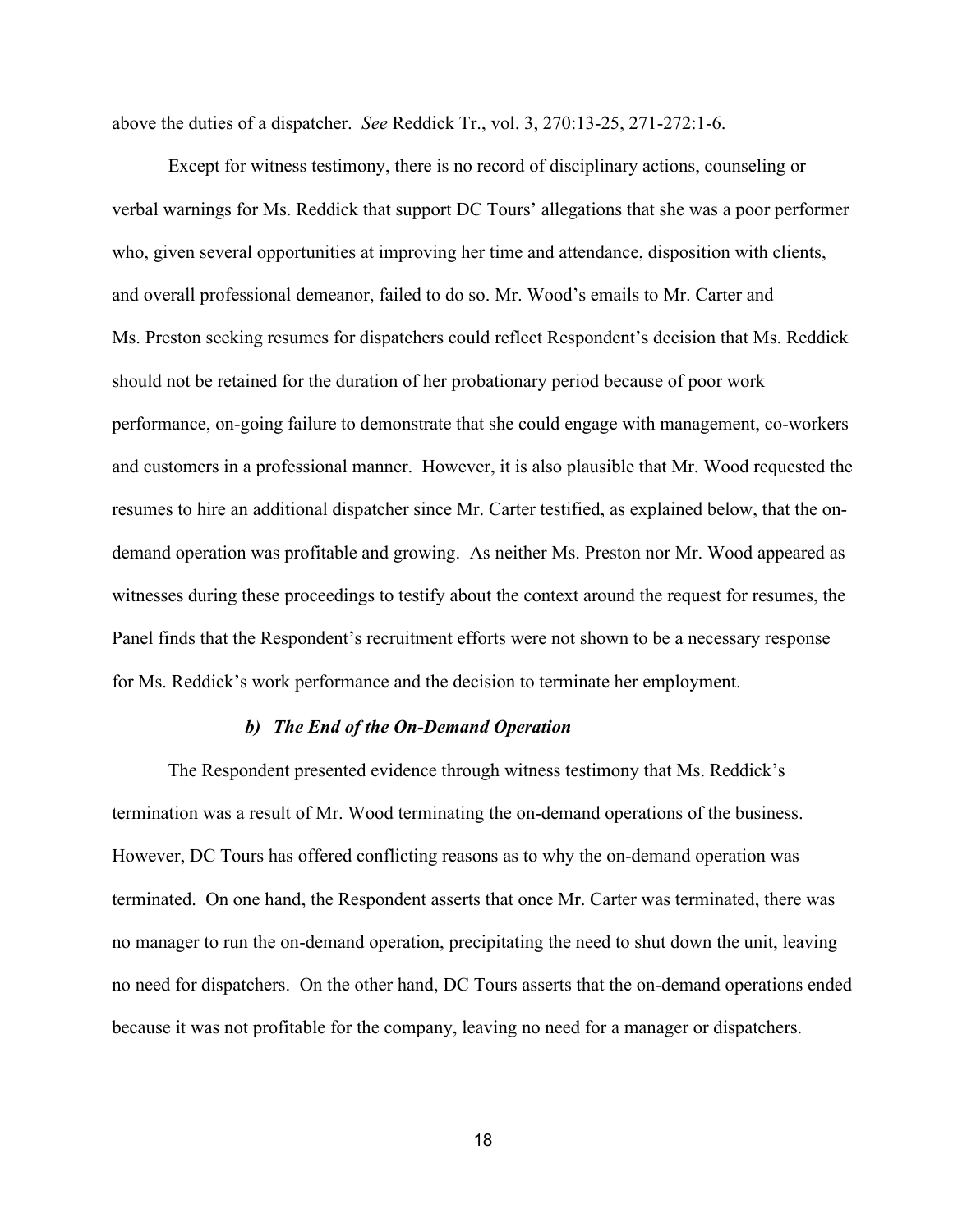# **i. Termination of Sam Carter**

Mr. Carter's role was to hire and manage personnel, including the dispatchers. *See* Reddick Tr., vol. 2, 209:9-16; 210:5-17; 211:13-15. He also assisted Mr. Wood in developing the on-demand service of the business. *See Id*. In their testimonies, the Respondent's witnesses gave conflicting answers concerning the reason for Mr. Carter's termination. Mr. Carter testified that his termination was due to the sexual harassment allegations against him. *See* Reddick Tr., vol. 3, 267:6-13.

> 6 **MS. RADCLIFFE**. How did you find out your employment was being 7 terminated?

8 MR. CARTER. That Friday<sup>[6](#page-18-0)</sup>. Well, actually, that Friday when 9 it happened, we came in Monday and decided, due to the 10 nature of I guess that sexual harassment charge and all 11 the other things that was going on, it was best to just 12 go ahead and close the front office right then and 13 there, at that moment.

*Id.*

Ms. Frances Wood testified that she was not sure why Mr. Carter was terminated but that it was her understanding that he was terminated "because somebody filed a complaint against him". *See Id*. at 326:18-25. Yet, Ms. Brooks-Wood testified that the allegations of sexual harassment had no merit, and Mr. Carter was terminated for failing to effectively manage the dispatchers. *See* Reddick Tr., vol. 4, 396:4-9, 399:4-11, 400-401, June 8, 2021. Specifically, DC Tours claims Mr. Carter allowed Ms. Preston and Ms. Reddick to behave in a less than professional manner without accountability for the duration of their employment. *See Id.* at 384:15-25, 385:1-2; 399:12- 25; *See* RP Ex. 22. According to Ms. Brooks-Wood, Mr. Wood was so enraged about the manner

<span id="page-18-0"></span><sup>6</sup> Ms. Brooks-Wood testified that Mr. Carter's last day of employment was December 2, 2019. *See* Reddick Tr., vol. 4, 428: 7-16, June 8, 2021.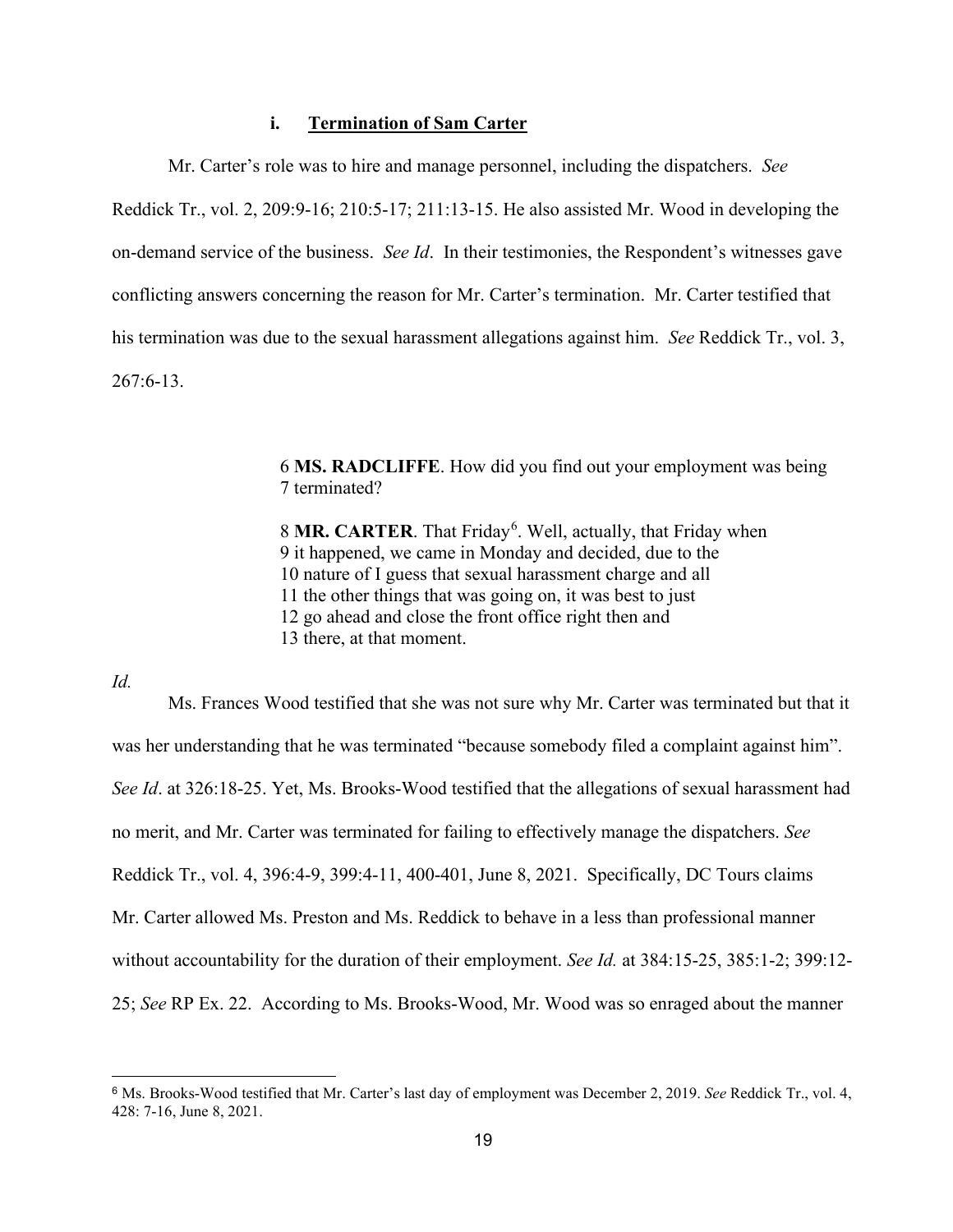in which Mr. Carter managed the dispatchers that Mr. Wood was fine with letting the entire ondemand operation shut down because Mr. Carter's termination would leave no manger to manage the operation. *See* Reddick Tr., vol. 4, 402:12-16, June 8, 2021.

> 12 **MS. BROOKS-WOOD**. I said to Lucky -- he was upset with Sam. I 13 said, Lucky, listen, if Sam goes, the whole project falls 14 apart. He said, well, then that's it, then. I'm shutting 15 down the project, then. He said, that's it, let them all 16 go. He said, that's it, forget about it.

*Id.*

The reason for Mr. Carter's termination is important because it helps to ascertain whether DC Tours' explanation for Ms. Reddick's termination is legitimate and non-discriminatory<sup>[7](#page-19-0)</sup>. However, based on the conflicting testimonies, the Panel is not able to ascertain whether Mr. Carter was terminated because of the sexual harassment complaint or because of his mismanagement of the on-demand operation. *See* Reddick Tr., vol. 4, 396:4-9, 399:4-11, 400-401, June 8, 2021.

## **ii. Failing Business Venture**

DC Tours also contends that the termination of all three employees reflects the company's failing on-demand business venture for which Mr. Carter was hired as a supervisor and Ms. Reddick was hired as a dispatcher. DC Tours asserts that it determined well before Ms. Preston's complaint that the on-demand business venture was not sustainable, and that Mr. Wood decided he would close the operation. Mr. Carter testified that an office-wide memorandum<sup>[8](#page-19-1)</sup> went out regarding the Owner's decision to close the front office. *See* Reddick Tr., vol. 3, 266:23-25, 267:

<span id="page-19-0"></span><sup>7</sup> Ms. Frances Wood testified that Ms. Reddick's job went away because after terminating Mr. Carter, there was no one to manage the operation. *See* Reddick Tr., vol. 3, 322:19-25, 323:1-3, May 10, 2021.

<span id="page-19-1"></span><sup>&</sup>lt;sup>8</sup> Ms. Jenkins testified that she did not receive a memo notifying the employees of the decision to close the front office operation of the business. *See* Reddick Tr., vol. 3, 308:6-14, 309:11-16, May 10, 2021.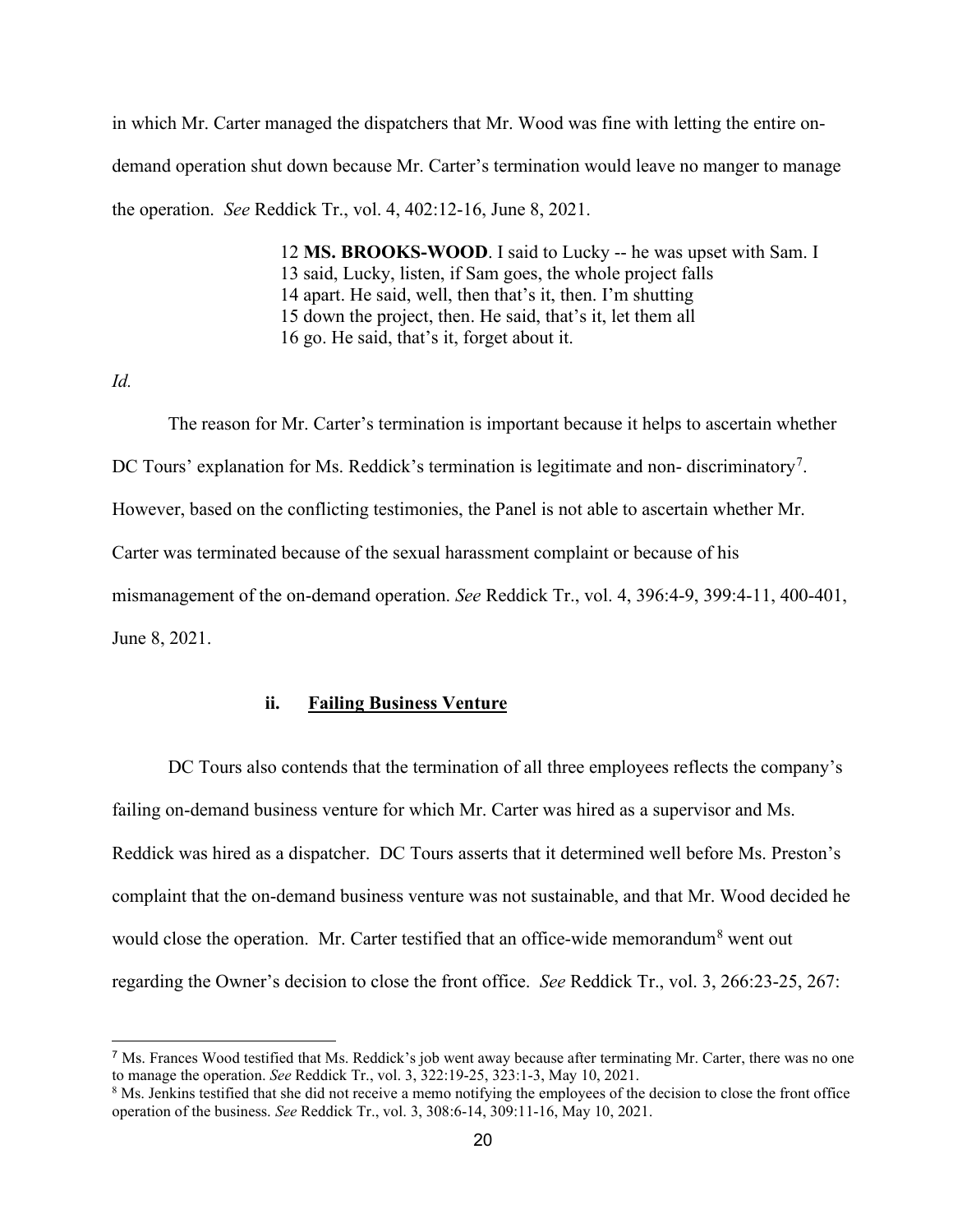1-5, 282:15-25 May 10, 2021. Yet, there was no evidence produced to support that a memo exists, that the memo was circulated company-wide, or that the business operation was not profitable<sup>[9](#page-20-0)</sup>.

In fact, DC Tours offered witness testimony that some weeks prior to Ms. Preston's complaint, Mr. Wood asked Ms. Preston to begin the preliminary task of obtaining resumes to find another dispatcher. *See* RP Ex. 7. If DC Tours intended to replace Ms. Reddick as dispatcher, then the **c**ompany contradicts its own defense that all three terminations were based on a desire to shut down an unsuccessful business**.** 

Moreover, Mr. Carter testified that the on-demand operation was profitable, and the

Respondent had purchased additional vehicles for that part of the business. *See* Reddick Tr., vol.

3, 266:4-18, 274:3-6, May 10, 2021.

4 **MS. RADCLIFFE**. Mr. Carter, what was your understanding of how 5 profitable on-demand operations were while you were in 6 charge of that office?

7 **MR. CARTER**. To my understanding, knowing transportation, 8 they could have been very profitable. We were even 9 looking into purchasing more vehicles, for having 10 additional vehicles just for that part of the business, 11 and we were already looking forward to expanding into 12 other projects as well beyond just the on-demand.

13 **MS. RADCLIFFE**. At the time that your employment with the 14 company ended, had that business been profitable, the 15 on-demand?

16 **MR. CARTER**. Yes, it had started. Yes, it was profitable, 17 because we had even purchased a couple of more vehicles 18 during that time period.

*Id.*

<span id="page-20-0"></span><sup>&</sup>lt;sup>9</sup> In the absence of direct testimony from Mr. Wood, DC Tours produced no financial records, projection data, etc. or offered any evidence besides third hand testimony of Mr. Wood's opinion of the venture as failing.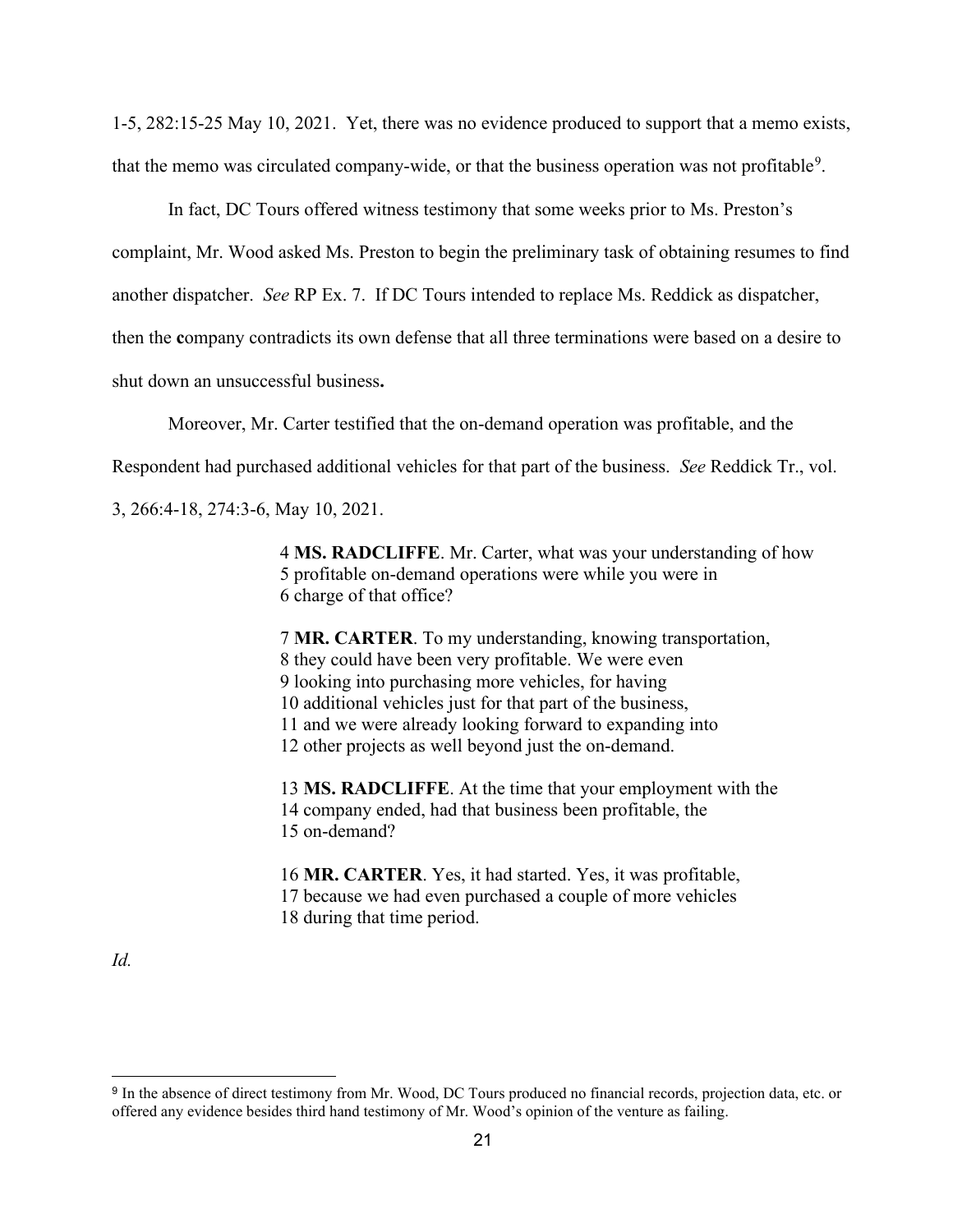Mr. Floyd testified that, during his investigation, Mr. Wood never discussed the financial success of DC Tours. *See* Reddick Tr., vol. 1, 31:6-25, 32, April 29, 2021. He further testified that if Mr. Wood had disclosed that the decision to shut down the on-demand operation was the reason for Ms. Reddick's termination, he would have requested that Mr. Wood provide him with financial records*. Id.*

Nonetheless, Ms. Brooks-Wood testified that the sexual harassment investigation and the

text message<sup>[10](#page-21-0)</sup> Ms. Preston inadvertently sent to Ms. Brooks-Wood are the reasons for the

termination of the on-demand operation. *See* Reddick Tr., vol. 4, 416:17-25, 417:1-9, June 8,

2021.

17 **MR. VENUTI**. So does this -- this email on November 26th is 18 requesting additional resumes.

19 **MS. BROOKS-WOOD**. Yes, and the fact that he got no response.

20 **MR. VENUTI**. And so then, what, five days later he's 21 terminating people and closing down the department?

22 **MS. BROOKS-WOOD**. Well, it's not people. The investigation with 23 Sam and Parris, I mean, and the threat, sir, was enough to 24 close down a department. Your manager is telling you he's 25 not doing what he's supposed to do, and he wasn't doing 1 what he was supposed to do.

2 **MR. VENUTI**. So -- but it was in those five days he's going 3 from requesting resumes, correct, to now shutting down the 4 department?

5 **MS. BROOKS-WOOD**. No, sir. That wasn't the first day he requested 6 a resume, like I said.

7 **MR. VENUTI**. But he's still requesting them, right?

8 **MS. BROOKS-WOOD**. Yeah, and then he's ranting saying, I sent this 9 request and I still have no response.

<span id="page-21-0"></span> $10$  Ms. Preston inadvertently sent a text message to Ms. Brooks-Wood stating "where she at. [i]m trying to get this shit poppin and put egg on Lucky face". RP Ex. 11.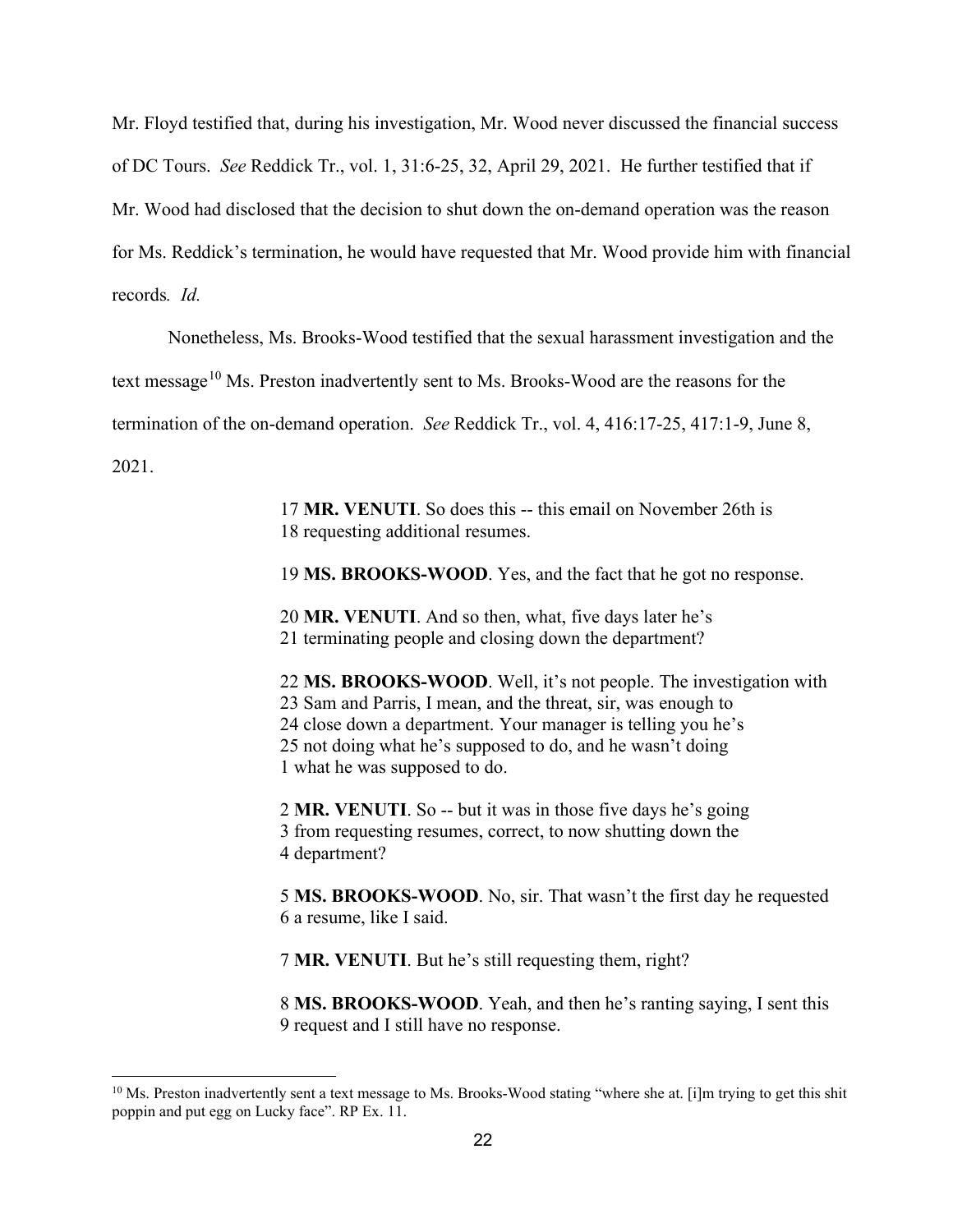Ms. Brooks-Wood further testified that Mr. Wood executed on his decision to shut down

the on-demand operation the Sunday after the investigation. *Id.* at 403:12-22. Although Mr. Wood

was not presented as a witness in the proceedings, he was interviewed by the investigator, Mr.

Floyd. Mr. Floyd testified that Mr. Wood did not disclose to him that he planned to terminate Ms.

Reddick after her 90-day probationary period. *See Reddick Tr*., vol. 1, 44:21-25;45:1-14, April 29,

2021.

21 **MS. RADCLIFFE**. When you spoke to the folks at D.C. Tours, Mr.

22 Wood and Ms. Brooks-Wood, they told you that they were

23 going to take disciplinary action against Ms. Reddick, and

24 this was one of the reasons why. Is that right?

25 **MR. FLOYD**. They told me they were going to take 1 disciplinary action?

2 **MS. RADCLIFFE**. That they were going to let her go at the end of 3 her period -- probationary.

4 **MR. FLOYD**. No, no. They didn't say they were going to let 5 her go at the end of her period. They pointed fingers at 6 each other. Mr. Wood said it was Ms. Brooks-Wood; Ms. 7 Brooks-Wood said it was the attorney; there was nothing 8 saying they were letting them go prior to their 90 days 9 being up. What I remember, it was Mr. Wood said that Ms. 10 Brooks-Wood informed him just to go ahead and clear out 11 the entire front office after the complaint was made, and 12 Ms. Brooks-Wood said it was the advice of their attorney 13 to clear out the front office after the complaint was made 14 because they were on the 90-day probation anyway.

*Id.*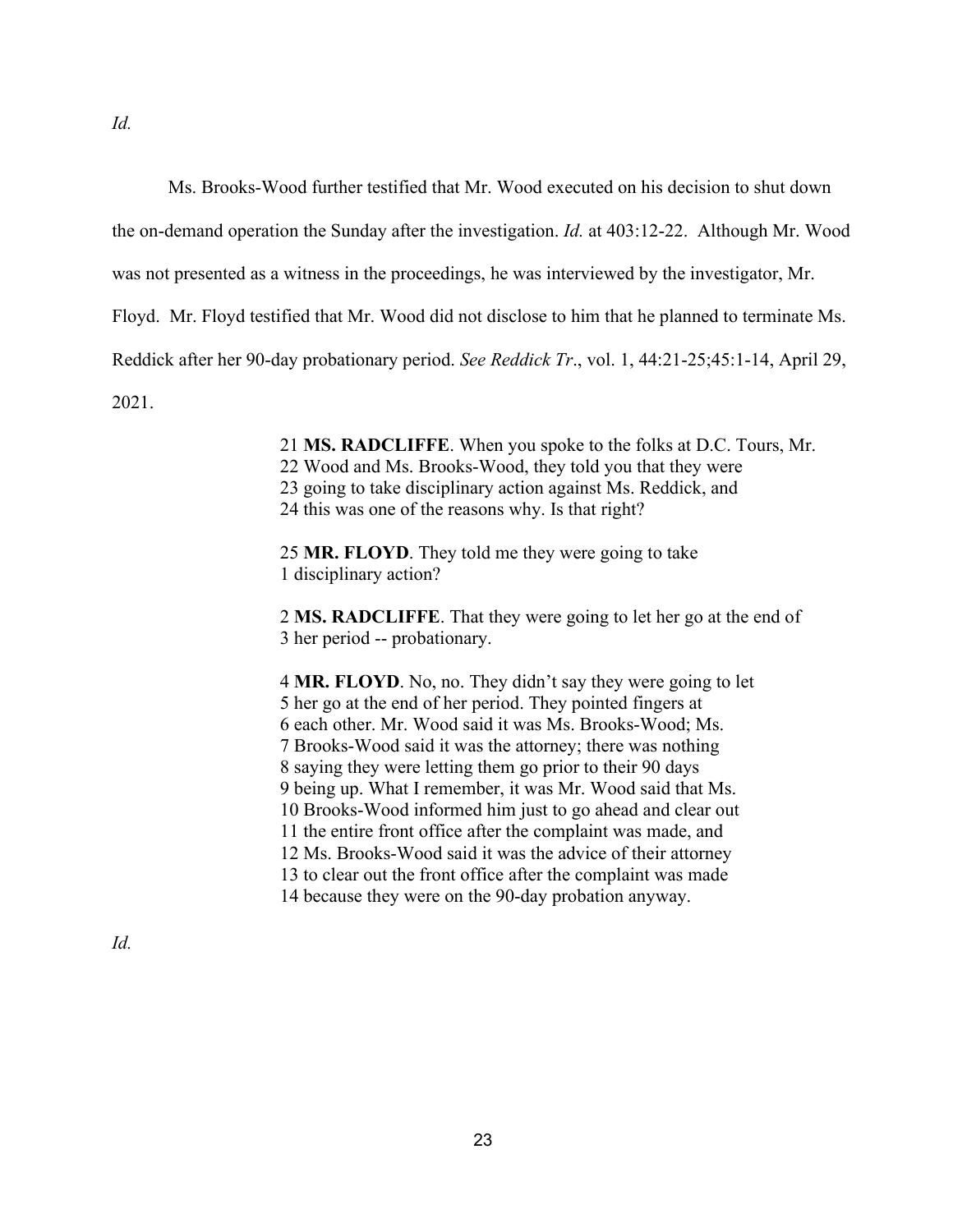#### **III. CONCLUSION**

The testimonies offered by the parties lead to a conclusion that the Respondent's decision to abruptly shut down the on-demand business and terminate Mr. Carter, Ms. Preston, and Ms. Reddick was fraught with inconsistencies. Even if Respondent's claims about its business operation and employees' failings are true, the question before the Panel is whether Ms. Reddick's participation in an investigation of sexual harassment in the workplace was the "but for" cause of her termination on December 2, 2019.

Here, we find that the Respondent failed to produce any evidence that either dispatcher was formally reprimanded for poor performance at any point during their employment with the company. Ms. Reddick's alleged poor performance and poor behavior, which was reported by Ms. Jenkins as creating a hostile work environment, predate Ms. Reddick's participation in the sexual harassment investigation by several weeks. Theoretically, Ms. Reddick could have been terminated at any time, for any reason. Yet, the last known act of which we are aware is the report she made to Ms. Brooks-Wood concerning the sexual harassment allegation against Mr. Carter.

Further, while the Respondent contends that Ms. Reddick's "constant misconduct, unprofessional behavior, and disregard for authority could simply no longer be tolerated", Mr. Carter testified that the final decision to terminate the dispatchers was not made until December 2, 2019. As such, the various reasons given for Ms. Reddick's termination are a mere pretext for retaliation. Respondent's witness testimony and the accelerated decision (over the weekend) to terminate Ms. Reddick, showed that the company failed to articulate a legitimate, nondiscriminatory reason for its decision to terminate Ms. Reddick. Accordingly, we find that the Complainant was terminated in retaliation for her participation in the investigation of a sexual harassment complaint.

24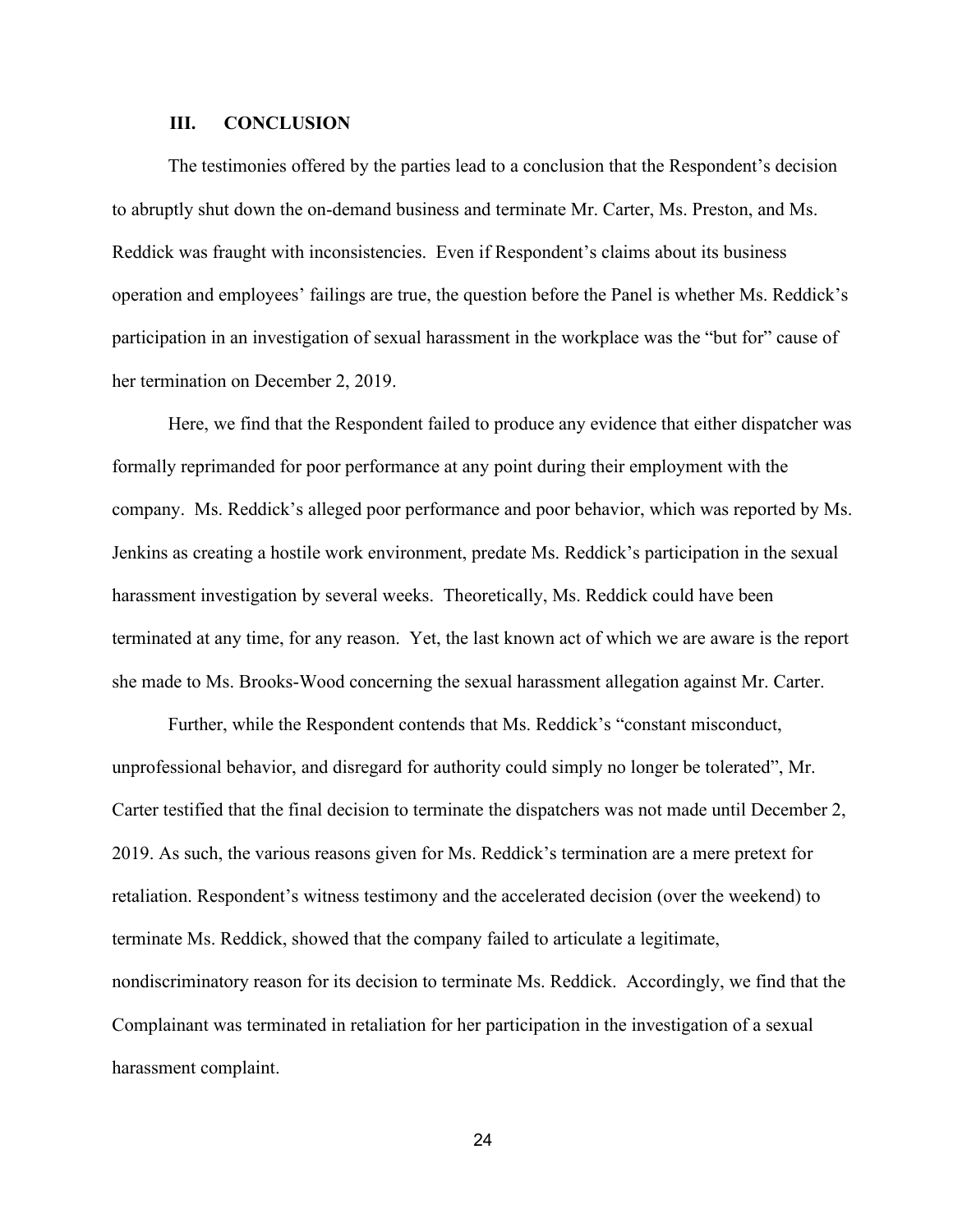### **A. DAMAGES**

Having found that the Complainant was terminated in retaliation for her participation in the investigation of a sexual harassment complaint, the Commission now determines the relief to be afforded to Ms. Reddick. Under Title VII, successful plaintiffs may recover back pay, front pay, compensatory damages, punitive damages, attorney's fees, and costs. *See* 42 U.S.C. § 1981a(a)(1), b; 42 U.S.C. § 2000e-5(g). Under Maryland's Fair Employment Practices Act ("FEPA"), successful plaintiffs may be able to recover back pay, front pay, compensatory damages, punitive damages, attorney's fees, and costs. *See* Md. Code Ann., State Gov't § 20-1009(b). Under Prince George's County Code, the Commission is empowered to impose a civil fine not to exceed Ten Thousand Dollars (\$10,000.00). PRINCE GEORGE'S COUNTY, MD., CODE OF ORDINANCES, Subtitle 2, Division 12, Subdivision 1, §2-195.01(b) (2021).

## **1. Front Pay**

Front pay is "simply money awarded for lost compensation during the period between judgment and reinstatement or in lieu of reinstatement." *Pollard v. E. I. du Pont de Nemours & Co*., 532 U.S. 843, 846 (2001). "In cases in which reinstatement is not viable because of continuing hostility between the plaintiff and the employer or its workers, or because of psychological injuries suffered by the plaintiff as a result of the discrimination, courts have ordered front pay as a substitute for reinstatement." *Id.* Based on the negative relationship between the owner and the dispatchers and the owner's feeling that the dispatchers were making "direct threats" to him, it is likely that there would have been a continued hostility between the parties which support an argument for an award of front pay, rather than reinstatement.

"The Fourth Circuit has not specifically enumerated a list of factors to consider in deciding to award front pay. Other courts have considered the plaintiff's prospects of obtaining comparable

25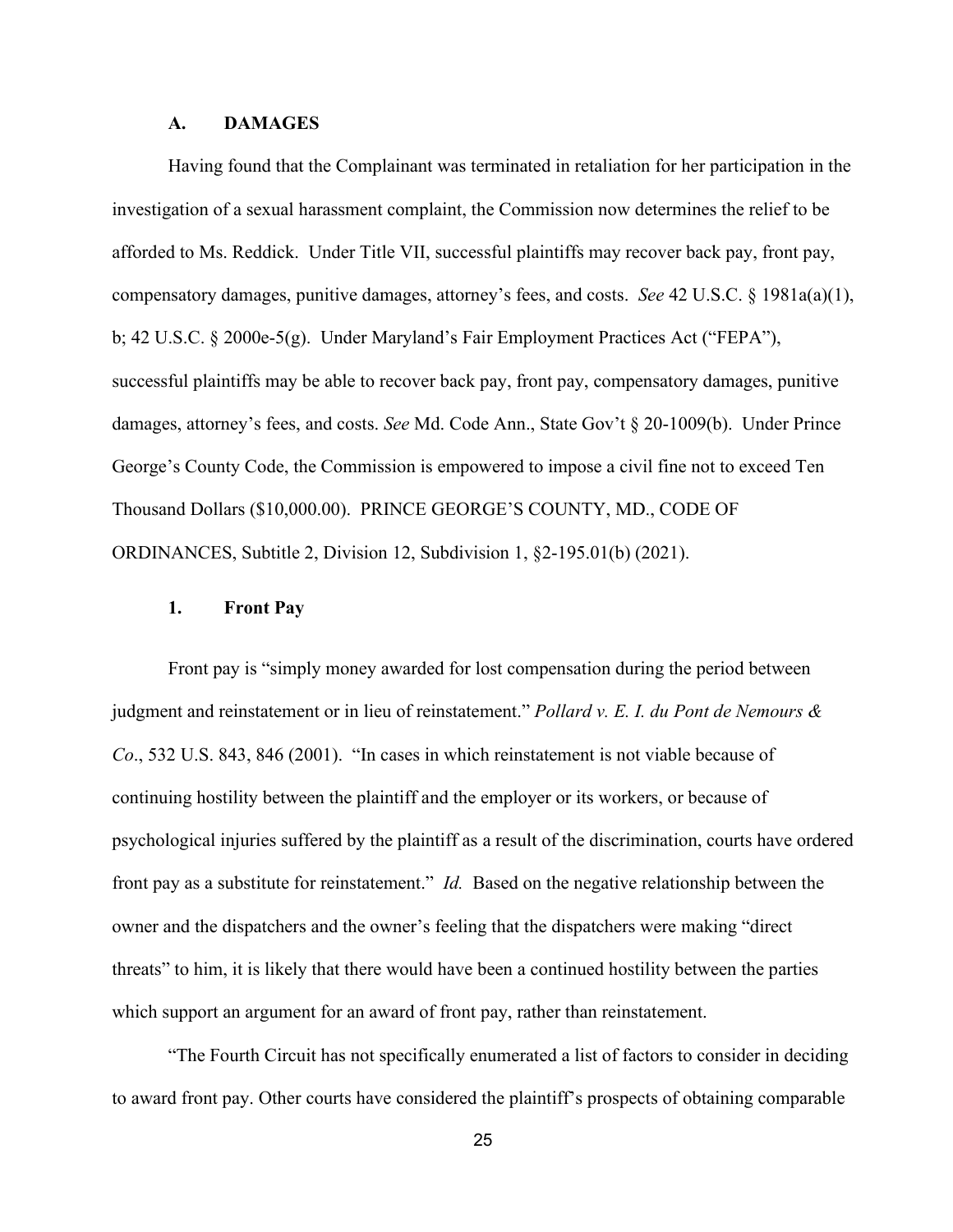employment; the time period of the award; whether the plaintiff intended to work; and whether liquidated damages have been awarded." *Ford v. Rigidply Rafters*, 984 F. Supp. 386, 392 (D. Md. 1997) (citing *Downes v. Volkswagen of America, Inc*., 41 F.3d 1132, 1141 (7th Cir. 1994))).

The following factors may assist the court in calculating a front pay award: (1) the plaintiff's age, (2) the length of time the plaintiff was employed by the defendant employer, (3) the likelihood the employment would have continued absent the discrimination, (4) the length of time it will take the plaintiff, using reasonable effort, to secure comparable employment, (5) the plaintiff's work and life expectancy, (6) the plaintiff's status as an at-will-employee, (7) the length of time other employees typically held the position lost, (8) the plaintiff's ability to work, (9) the plaintiff's ability to work for the defendant-employer, (10) the employee's efforts to mitigate damages, (11) the amount of any liquidated or punitive damage award made to the plaintiff. *Ogden v. Wax Works, Inc*., 29 F. Supp. 2d 1003, 1005 (N.D. Iowa 1998) (collecting cases from various circuit courts of appeals). Expert witness testimony can be used to establish front pay. *See Smith v. Springs Indus., Inc*., Nos. 90-1716, 90-1783, 1991 U.S. App. LEXIS 27221, at \*12 (4th Cir. Nov. 20, 1991).

Before awarding front pay, a court must consider whether the plaintiff made reasonable efforts to mitigate damages by finding other work. *See Ford Motor Co. v. EEOC*, 458 U.S. 219, 233-234 (1982). Reasonable efforts to mitigate could include enrolling in school while continuing to seek employment, or accepting lower-paying employment. *Id.* If the plaintiff did not make reasonable efforts to mitigate, the court should not award front pay. *Id.*

There was no testimony regarding Ms. Reddick's age. Mr. Wood never disclosed to the investigator for the Office of Human Rights that the decision to shut down the on-demand operation was the reason for Ms. Reddick's termination. Mr. Wood also did not provide the

26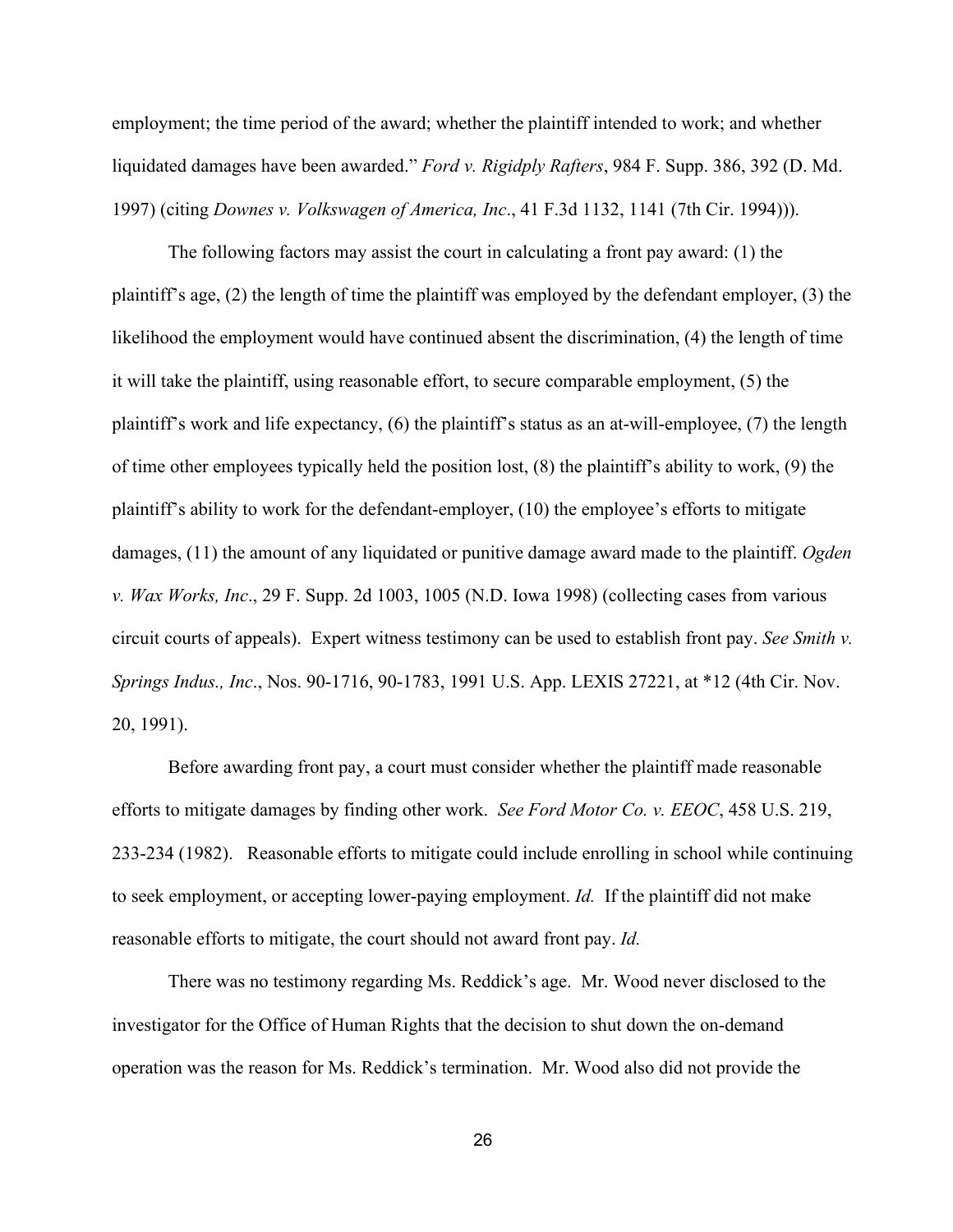investigator with financial records to indicate that the business was failing. Therefore, the Commission finds it reasonable to project that the business would have existed for at least the balance of Ms. Reddick's probationary period. Considering the company's failure to terminate Ms. Reddick prior to her participation in the sexual harassment complaint, the Commission finds it reasonable that she would have otherwise remained employed for the entire 90-day period. Ms. Reddick testified that she earned \$18/hr. while employed with DC Tours. At the time of the Public Hearings, she was not currently employed, but she testified that after being terminated from DC Tours, she worked part time at Metro Points Hotel for 2 months at \$13.85/hr., part time at Safeway for 4-5 months at \$17/hr., and fulltime at Shred It for 2-3 months at \$22/hr. Therefore, she attempted to mitigate damages.

The Commission does not find the part time jobs Ms. Reddick held after her termination from DC Tours comparable to her position and earnings as a dispatcher while at DC Tours. Therefore, we have not assumed those earnings in our calculation for front pay. At the time of Ms. Reddick's termination, she was approximately 6 weeks from the end of her probationary period. Therefore, the Commission awards Ms. Reddick front pay in the amount of \$4,320.00.

#### **2. Compensatory Damages for Emotional Distress**

Compensatory damages include both pecuniary (e.g., out-of-pocket expenses such as increased commuting and living expenses) and nonpecuniary losses (e.g., "future pecuniary losses, emotional pain, suffering, inconvenience, mental anguish, loss of enjoyment of life, and other nonpecuniary losses"). 42 U.S.C § 1981a(b)(3). Neither back pay nor front pay are elements of compensatory damages under 42 U.S.C. § 1981a. *See* 42 U.S.C. § 1981a(b)(2). Emotional distress can be a component of compensatory damages. "[A] plaintiff's testimony, standing alone,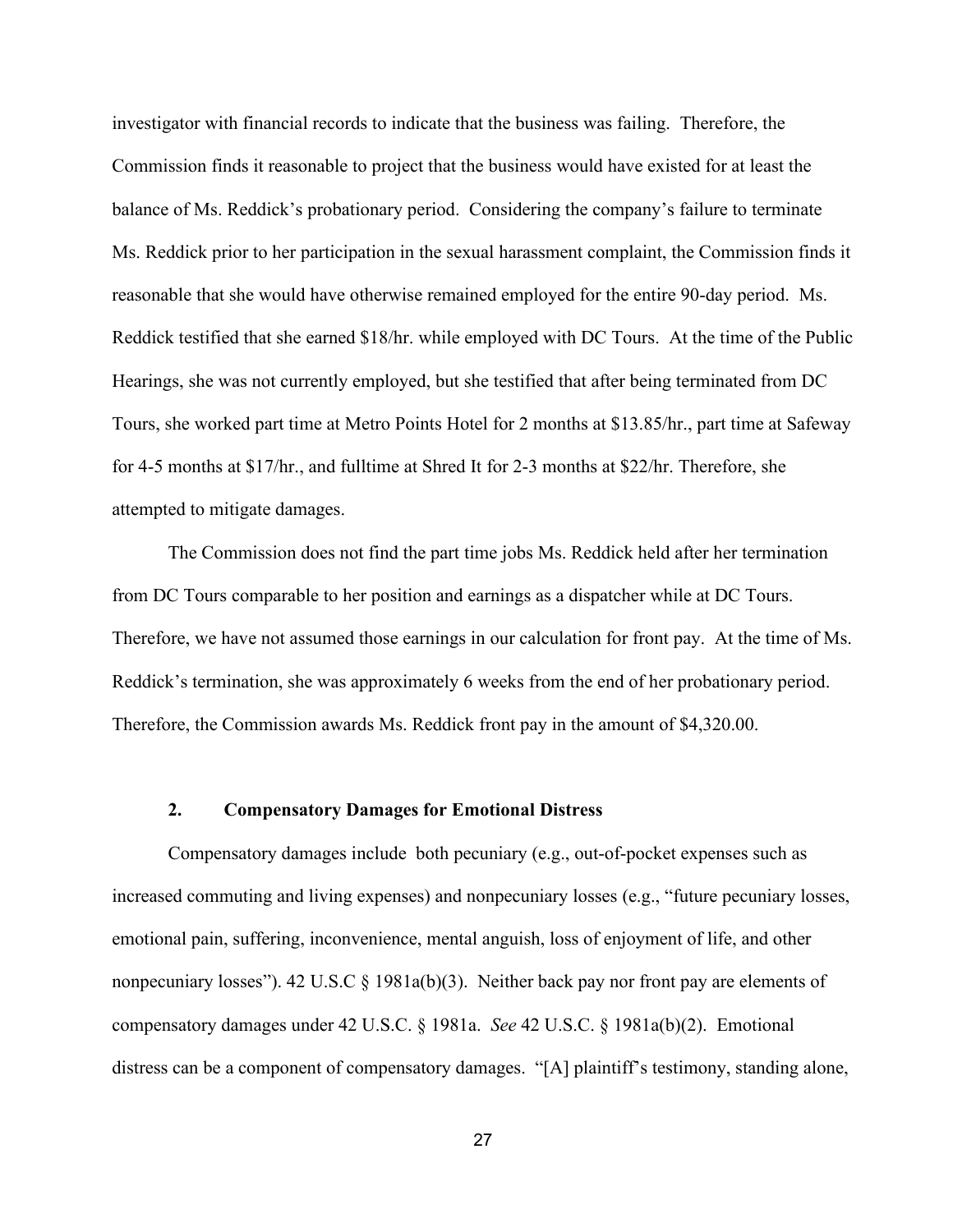can support an award of compensatory damages for emotional distress." *Bryant v. Aiken Reg'l Med. Ctrs., Inc*., 333 F.3d 536, 546 (4th Cir. 2003). Such testimony must "establish that the plaintiff suffered demonstrable emotional distress, which must be sufficiently articulated" and cannot rely "conclusory statements that the plaintiff suffered emotional distress" or the mere fact that the plaintiff was wronged. *Price v. City of Charlotte*, 93 F.3d 1241, 1251 (4th Cir. 1996).

Ms. Reddick's termination was abrupt as she had not received any formal reprimands that would have indicated to her that her job was at risk of termination. The Commission notes that the termination occurred just after the first of the month, when housing expenses are normally due, as well as near the holiday season. Ms. Reddick testified about the emotional distress she felt from being "stripped from stability", not being able to put food on the table, and being "left with nothing". Ms. Reddick also testified that she sent her children away for the Christmas holiday because she was too ashamed to tell them that she could not provide from them this holiday season. Therefore, the Commission awards Ms. Reddick compensatory damages for emotional distress in the amount of \$12,960.00.

#### **3. Punitive Damages**

Punitive damages are available under FEPA. However, unlike under Title VII, FEPA does not allow punitive damages in the absence of compensatory damages. *Shabazz v. Bob [Evans Farms,](https://plus.lexis.com/api/document/collection/cases/id/4H17-DYB0-0039-443T-00000-00?cite=163%20Md.%20App.%20602&context=1530671) Inc.*[, 163 Md. App. 602, 642 \(2005\)](https://plus.lexis.com/api/document/collection/cases/id/4H17-DYB0-0039-443T-00000-00?cite=163%20Md.%20App.%20602&context=1530671) (holding that Maryland common law, which differed from federal common law regarding punitive damages, applied and Maryland common law did not support a punitive damages award without at least nominal compensatory damages).

In this case, we have awarded Ms. Reddick compensatory damages for emotional distress. Therefore, punitive damages can be awarded in this matter. The Respondent punished the very conduct that FEPA and Title VII laws were created to protect: the participation in investigating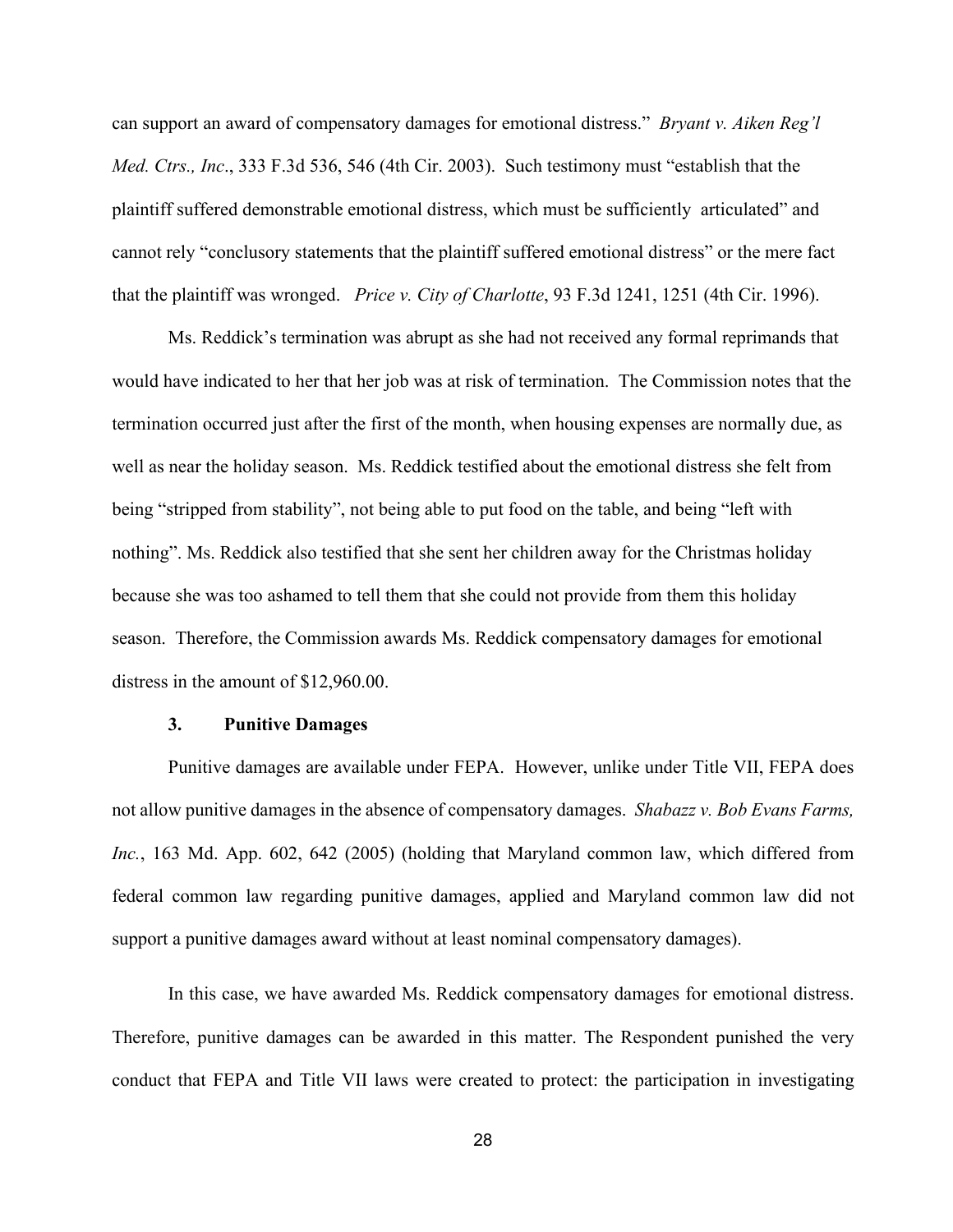actions that affect the safety and sanctity of employees in the workplace. Notably, Ms. Reddick's participation was spurred not by her own admissions of information but rather Ms. Brooks-Wood's request for her participation. In particular, Ms. Brooks-Wood requested that Ms. Reddick record a recording created by Ms. Preston that purported to show Ms. Preston's example of the alleged sexual harassment. Ms. Reddick's acquiescence to Ms. Brooks-Wood's request for assistance to make the recording became the reason the Respondent provided for Ms. Reddick's termination. Because the Respondent violated various managerial duties and responsibilities as well as the absence of business policies that impacted Ms. Reddick's employment, the Commission awards Ms. Reddick punitive damages in the amount of \$10,000.00.

## **4. Civil Fine**

The Respondent made a number of operational errors that impacted this matter. First, the Respondent did not possess an official, operating Human Resource department. The Commission believes this did not make it possible to have a quality investigation into the complaint of sexual harassment. Additionally, the Respondent left the onus on the employee witness to conduct a factfinding exercise when the Respondent requested that Ms. Reddick provide recordings of the alleged recorded conversations. After Ms. Reddick assisted in the investigation of the sexual harassment complaint, the Respondent terminated Ms. Reddick in violation §2-231.04(c) of Division 12. Therefore, the Commission imposes a civil fine of \$5,000.00 on the Respondent.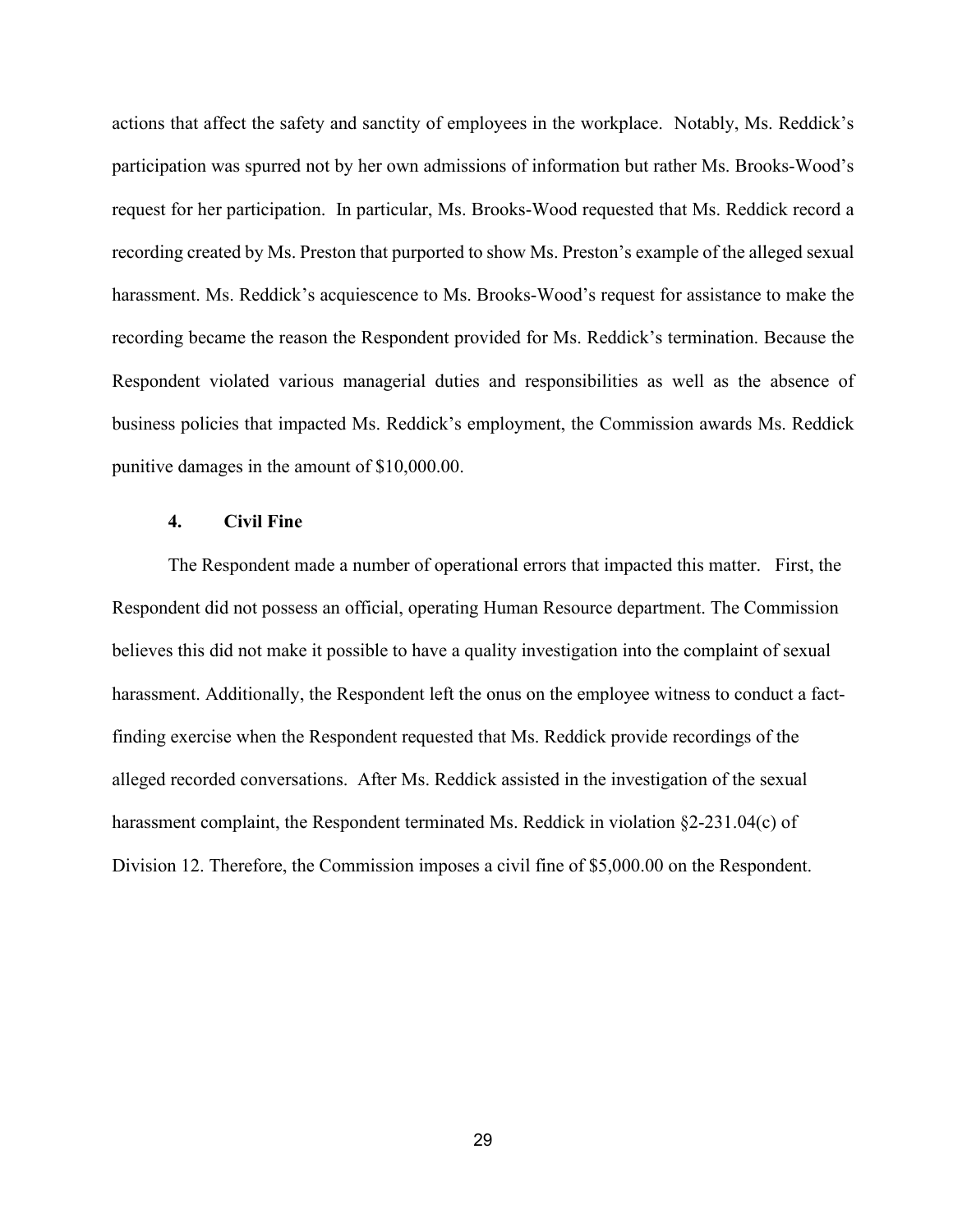# **BEFORE THE PRINCE GEORGE'S COUNTY HUMAN RIGHTS COMMISSION**

**IN RE: LASADIE REDDICK**

**Complainant**

**By**

**EXECUTIVE DIRECTOR**

**DC TOURS & TRANSPORTATION**

**Respondent**

**Human Rights Commission Clerk Received January 25, 2022** 

**vs. HRC** Case No.: **HRC20-0322 EEOC Case No.: 531-2020-00697**

#### **OPINION AND ORDER**

Pursuant to the authority conferred on this Commission by Section 2-195, Division 12, Prince George's County Code, 1991, as amended, for the reasons stated above, the Commission issues this Opinion and Order and finds that the Respondent, DC Tours & Transportation, failed to establish a legitimate, non-discriminatory reason for Ms. Reddick's termination, and therefore the Respondent discriminated against Ms. LaSadie Reddick in retaliation for her participation in an investigation of a sexual harassment complaint, in violation of Title VII of the Civil Rights Act of 1964, as amended, and the Prince George's County Code Section 2-231.04.

Judgment is entered in favor of the Complainant and against Respondent for front pay in the amount of \$4,320.00; compensatory damages for emotional distress in the amount of \$12,960.00; and punitive damages in the amount of \$10,000.00.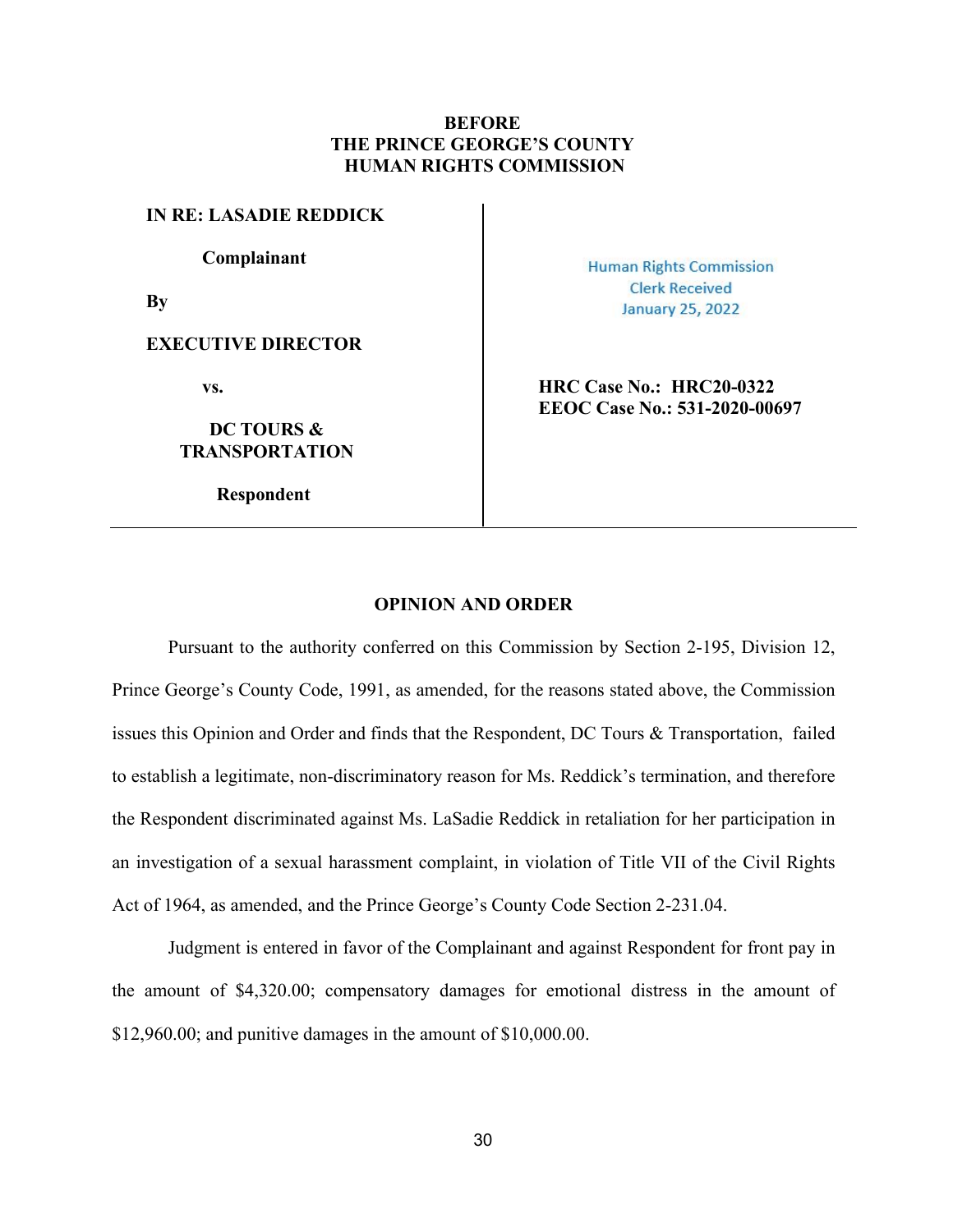The Respondent shall prepare a certified check, payable to Ms. LaSadie Reddick, and deliver the check to the Prince George's County Human Rights Commission's Clerk at 14741 Governor Oden Bowie Drive, Suite L105, Upper Marlboro, Maryland 20772 within 35 days of this Opinion and Order. If a check is not delivered within 35 days of this decision, post-judgment interest shall accrue at the rate of 10% annum from the date until payment is made.

Further, the Commission imposes a \$5,000.00 civil fine on Respondent, to be paid by Respondent to the Commission. The fine shall be paid by certified check, made payable to the Prince George's County Government and delivered to the Prince George's County Human Rights Commission's Clerk at 14741 Governor Oden Bowie Drive, Suite L105, Upper Marlboro, Maryland 20772 within 65 days of this Opinion and Order. Interest will not accrue on this fine.

On the \_24th\_ day of \_January\_\_ 2022, **IT IS SO ORDERED**.

Under Section 2-197-C of the Prince George's County Code, any party aggrieved by a final decision of the Commission in a contested case is entitled to file an appeal pursuant to Subtitle B of the Maryland Rules of Procedure, Annotated Code of Maryland, within 30 days from the date last entered above.

 $\mathcal{L} = \{ \mathcal{L} \mid \mathcal{L} \in \mathcal{L} \}$  , where  $\mathcal{L} = \{ \mathcal{L} \mid \mathcal{L} \in \mathcal{L} \}$ 

Charlene Proctor, Esq., Chairperson Prince George's County Human Rights Commission

Employment Panel:

Wade Woolfolk, Commissioner, Panel Chair Ademola Oduyebo, Commissioner Adonna B. Green, Commissioner